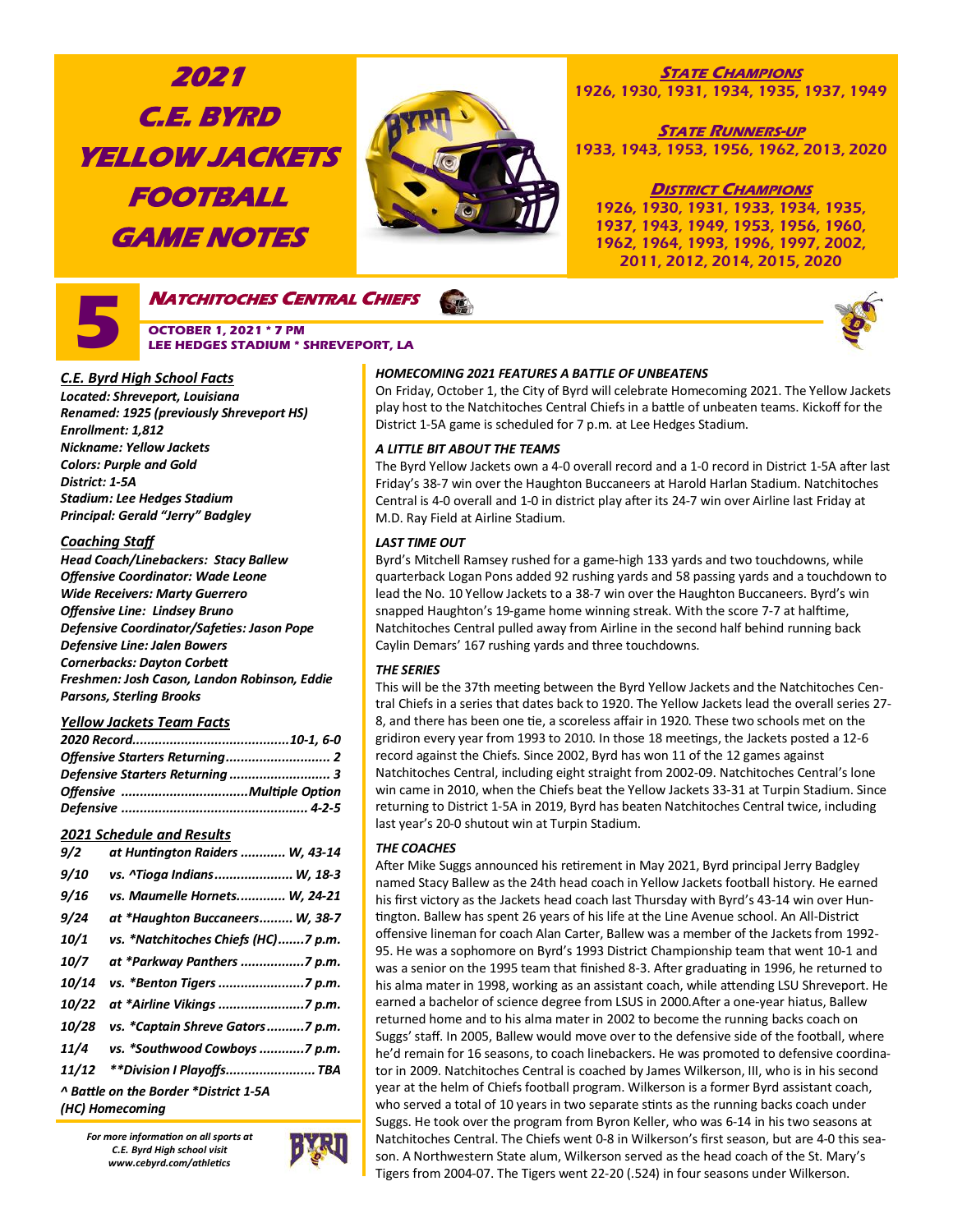

### **Stacy Ballew's Bio**

**Education High School: Byrd, 1996 College: LSU Shreveport, B.S., 2000**

**Player All-District offensive lineman for Byrd Yellow Jackets**

### **Coach**

**-2001 - Assistant coach at Byrd High School - Coach at Acton Junior High School, Granbury, TX -04 - Running backs coach at Byrd High School -08 - Linebackers coach at Byrd High School -2020 - Defensive Coordinator / Linebackers coach at Byrd High School - Head coach at Byrd High School**

**Family**

### **Wife - Jennifer Lord Ballew**

**Children - Daughter - LeighAnne; Son - Jackson (both Byrd students)**

### **Byrd's yearly record while an Assistant Coach**

| <b>Head Coaching Record at Byrd</b> |  |
|-------------------------------------|--|
|                                     |  |

### *THE BALLEW BIOGRAPHY*

Stacy Ballew is in his first season as the head coach of the C.E. Byrd Yellow Jackets. However, Ballew is no stranger to the purple and gold having spent 26 years of his life, four as a student athlete and 22 as an assistant coach, at the Line Avenue school.

An All-District offensive lineman for coach Alan Carter, Ballew was a member of the Jackets from 1992-95. He was a sophomore on Byrd's 1993 District Championship team that went 10-1 and was a senior on the 1995 team that finished 8-3. After graduating in 1996, he returned to his alma mater in 1998, working as an assistant coach, while attending LSU Shreveport. He earned a bachelor of science degree from LSUS in 2000.

In 2001, Ballew left Shreveport and Byrd for a coaching position at Acton Junior High School in Granbury, Texas. His time in the Lone Star state was short lived as he returned home and to his alma mater in 2002 to become the running backs coach under head coach Mike Suggs.



In 2005, Ballew would move over to the defensive side of the

football, where he'd remain for 16 seasons, to coach linebackers. Suggs promoted Ballew to defensive coordinator in 2009. He'd oversee some of the top "Purple Swarm Defenses" in school history.



Under his tutelage, the 2020 Purple Swarm Defense was one of the best in program history allowing just over 200 yards and 14 points a game. Byrd was particularly impressive against the run giving up just 80.3 yards per game and 3.0 yards per carry.

After Suggs retired in May 2021, Byrd principal Jerry Badgley named Ballew the 24th head coach in Yellow Jackets football history.

The 43-year-old Ballew has been married to the former Jennifer Lord for 20 years. The couple has twins, LeighAnne and Jackson, who are seniors at Byrd.

| <b>Shreveport-Byrd Coaching Records</b> |                           |                |                |                |       |
|-----------------------------------------|---------------------------|----------------|----------------|----------------|-------|
| Coach                                   | Years                     | W              | L              | I              | Pct   |
| <b>Mike Suggs</b>                       | 1998-2020                 | 167            | 89             | $\Omega$       | .652  |
| H.M. Knilans                            | 1926-34                   | 74             | 10             | 5              | .860  |
| Lee Dobson                              | 1935-45                   | 72             | 31             | $\overline{7}$ | .686  |
| Jack Rowan                              | 1946-55                   | 68             | 40             | 4              | .625  |
| J.D. Cox                                | 1960-67                   | 59             | 31             | $\overline{2}$ | .655  |
| Alan Carter                             | 1990-97                   | 51             | 33             | $\Omega$       | .607  |
| Jimmy Harrison                          | 1968-76                   | 42             | 48             | $\overline{2}$ | .467  |
| George Hoy                              | 1923-25                   | 23             | 4              | $\overline{2}$ | .827  |
| Lee Hedges                              | 1956-59                   | 23             | 19             | 3              | .544  |
| Jerry Burton                            | 1977-82                   | 23             | 37             | $\Omega$       | .439  |
| E.L. Alberson                           | 1920-22                   | 19             | 4              | 5              | .768  |
| Unknown                                 | 1905-06, '09-11, '13, '18 | 17             | 5              | 3              | .740  |
| <b>Boyd Cole</b>                        | 1985-89                   | 11             | 39             | $\Omega$       | .275  |
| S.E. Davies                             | 1914-15                   | 6              | 5              | $\mathbf{1}$   | .542  |
| <b>Stacy Ballew</b>                     | 2021                      | 4              | O              | 0              | 1.000 |
| <b>Frank Bridges</b>                    | 1916                      | 4              | 3              | $\Omega$       | .571  |
| Evans                                   | 1907                      | 3              | $\overline{2}$ | $\Omega$       | .600  |
| Scovell                                 | 1919                      | $\mathfrak{p}$ | 3              | $\Omega$       | .400  |
| Douglas Sentell                         | 1912                      | 1              | O              | $\Omega$       | 1.000 |
| A. Bogard                               | 1917                      | O              | 3              | 1              | .125  |
| Tom Cathey                              | 1983-84                   | 0              | 18             | 0              | .000  |
| <b>Totals</b>                           | 117 Years                 | 669            | 424            | 35             | .609  |

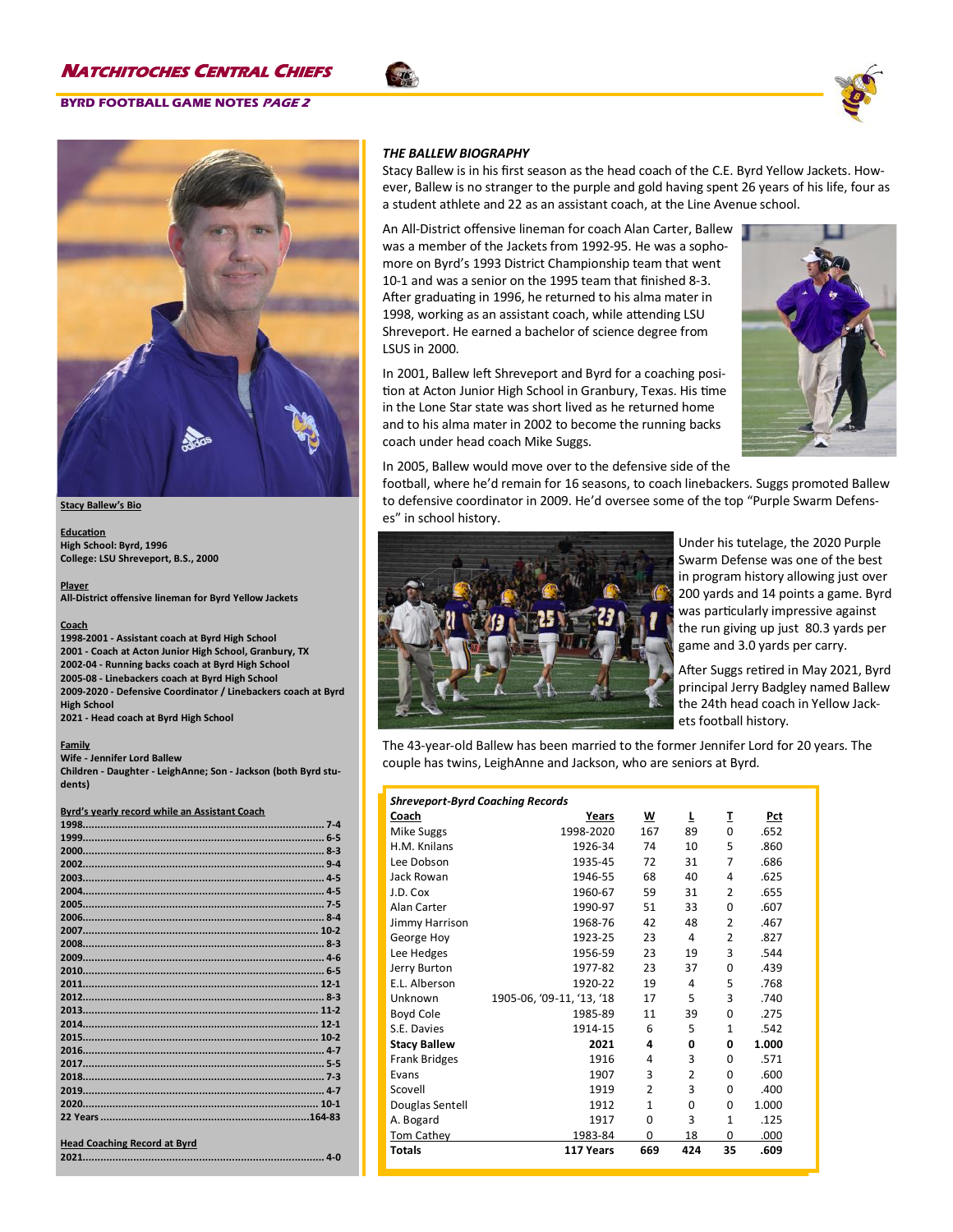### **BYRD FOOTBALL GAME NOTES PAGE 3**

### *2021 District 1-5A Records and Standings*

### *Recent Results*

Byrd 38, Haughton 7 Captain Shreve 2, Southwood 0 (forfeit) Natchitoches Central 28, Airline 7 Parkway 30, Benton 23

| 2021 Byrd vs. Haughton |    |     |   |   |       |
|------------------------|----|-----|---|---|-------|
| Bvrd                   | 21 | 10. |   |   | -- 38 |
| Haughton               | 0  |     | o | n | $-7$  |

BHS - Mitchell Ramsey 37 run (Michael Hamauei kick)

BHS - Tyler Nichols 4 run (Hamauei kick)

BHS - Logan Pons 2 run (Hamauei kick) BHS - Ramsey 9 run (Hamauei kick)

HHS - Joshua Sewell 57 pass from Collin Rains (Caleb

Ebarb kick)

BHS - Hamauei 37 field goal

BHS - Dixon Poirier 1 run (Hamauei kick)

|                           | BHS         | <b>HHS</b>    |
|---------------------------|-------------|---------------|
| <b>First Downs</b>        | 16          |               |
| <b>Rushing Att -Yards</b> | 50-282      | 26-42         |
| <b>Passing Yards</b>      | 58          | 79            |
| Passes (C-A-I)            | $5 - 8 - 0$ | $11 - 18 - 2$ |
| Punts-Avg.                | $3 - 40.3$  | 4-36.8        |
| Fumbles-Lost              | $1 - 1$     | $1 - 1$       |
| Penalties-Yards           | 6-42        | $2 - 14$      |

### **Individual Leaders**

**Rushing** - BHS: Ramsey 11-133, Pons 15-92, Poirier 13-45, Walker Fox 1-12, Josh Allen 1-1, J.D. Gallman 1-0, Nichols 8-(-1); HHS - Rains 9-20, Landon Brossett 6-18, Tyler Rhodes 7-15, Coleman Stafford 1-3, Bailey Felder 2-(-7), Jalen Lewis 1-(-7).

**Passing** - BHS: Pons 5-8-0 58; HHS - Rains 10-17-2 75, Lewis 1-1-0 4.

**Receiving** - BHS: Nichols 2-43, Jackson Dufrene 2-9, Connor Ridenour 1-6; HHS - Lewis 3-8, Sewell 2-57, Tyson Kizzia 2-(-5), Stafford 1-10, T. Rhodes 1-4, Adrian McClindon 1-4, Chan Lytle 1-1.

### *Byrd Yellow Jackets Football on Social Media*

*Join the Byrd Yellow Jackets Football - Family, Friends & Fans Group on Facebook*



*Instagram C.E. Byrd Football - c.e.byrdfootball C.E. Byrd High School - cebyrdhighschool Byrd Athletics - cebyrdathletics Charlie Cavell - VoiceofByrd*

### *Twitter*

*Byrd Football @cebyrd\_football C.E. Byrd High School @CEByrdHigh Byrd Athletics @cebyrdathletics Charlie Cavell @VoiceofByrd*



### *YELLOW JACKET STINGERS*

This is the 117th season of Yellow Jackets football, 96th as C.E. Byrd...Yellow Jackets football began in 1905 and competed as Shreveport High School through the 1925 season prior to the school's name change in late September of that year...In those 21 seasons of SHS football, the Yellow Jackets compiled an impressive 75-29-12 record...In the 117-year combined history of Shreveport-Byrd football, the Yellow Jackets have won seven state championships and have been the state runners-up seven times…Shreveport-Byrd owns a 669-424-35 (.609) overall won-loss record...Retired coach Mike Suggs is the school's alltime winningest coach with a 167-89 (.652) record...Byrd captured the 2020 District 1-5A crown, and has won 23 district titles in the school's history…Byrd won six district titles under Suggs, the most for one coach in school history…Byrd has made the playoffs 15 of the last 16 years, the longest run in school history...Byrd has participated in the playoffs in 31 different seasons and holds a 33-30-2 record…In 2020, the Jackets reached the state finals for the 14th time in school history and the first time since 2013…For three consecutive seasons from 2013-15 Byrd posted double-digit wins, a first in school history...Mitchell Ramsey scored three touchdowns in Byrd's 24-21 win over the Maumelle Hornets...Ramsey was the first Yellow Jacket to score three or more touchdowns in a game since William Berry scored four TDs against Airline on Nov. 7, 2020...Ramsey's 79 yard punt return for a touchdown against Maumelle was the first for the Yellow Jackets since Jalin Thomas' 78-yard return for a TD against Barbe on Sept. 4, 2015...In the first four games, Ramsey has rushed for 438 yards and six touchdowns…Senior place kicker Michael Hamauei's 42-yard field goal proved to be the difference in Byrd's win over Maumelle...The 42-yarder was Hamauei's first career made field goal, and it was Byrd's first 40-plus yard field goal since Scotty Roblow hit a 42-yarder against Captain Shreve on Sept. 27, 2018...Hamauei followed that up with a 37-yarder against Haughton...Junior fullback Devon Strickland rushed for a game-high 206 yards and two touchdowns against Huntington...Strickland was the first Byrd back to rush for 200-plus yards in a game since Charlie Barham rushed for 248 against Captain Shreve in 2018...As a team Byrd rushed for 442 yards against the Raiders...It was the highest rushing total for a Yellow Jackets team since rushing for 397 yards against Airline in 2020...The 442 total rushing yards was the first time since 2018 against Shreve (462) that the Jackets eclipsed the 400-yard mark...The six rushing touchdowns against Huntington were the most for Byrd since the Yellow Jackets had six against Parkway in 2020...Byrd's six rushing touchdowns against Huntington marked the second time since scoring seven against Parkway in 2017 that the Jackets had rushed for six touchdowns in a game...Christian Jones blocked a Huntington punt which resulted in a safety...It was the first blocked punt for Byrd since Trent Jones blocked a Shreve punt in 2014...Byrd's 43-14 win over Huntington was the first for coach Stacy Ballew...The 43 points scored by the Jackets against the Raiders were the most points scored by Byrd since beating Southwood 51-0 last year...Byrd's Purple Swarm Defense held Haughton's explosive offense to just 121 yards of total offense and seven points...The Byrd defense is allowing opponents just 239.5 yards of total offense and 11.2 points per game…Safety Ryan Todd had career highs in tackles with eight and pass breakups with three against Maumelle...Safety John Jordan had his first interception of the season against Haughton, then later Ryan Todd picked off a Collin Rains pass as well...The Jackets also recovered a fumble against Haughton marking the first time all season Byrd has forced three turnovers in a game...Byrd's 20-0 blanking of Natchitoches Central last year was the Jackets' first road shutout victory in exactly five years - 10/16/15 when Byrd shut out Southwood 21-0...It was also the first shutout since beating Southwood 41-0 in 2018...Byrd's 4-0 start to the 2021 season marks the sixth time since 2011 the Yellow Jackets have started 4-0...Byrd owns a 17-6 record in Homecoming games in the previous 23 seasons.

### *THE 2021 SCHEDULE, POLLS & MORE*

Six of the 10 opponents on Byrd's 2021 schedule made the playoffs in 2020. Haughton, Airline and Captain Shreve each made to the 2020 Class 5A playoffs, while Tioga made it to the Class 4A quarterfinals. With Byrd being designated a "select" school, the Yellow Jackets will once again participate in the 12-team, 2021 Division I Playoffs. The Yellow Jackets are ranked sixth in the GeauxPreps.com poll and 10th in both the Louisiana Sports Writer's Association and CrescentCitySports.com rankings. Captain Shreve is ranked eighth in the LSWA rankings and seventh in the CCS rankings. The Gators are not ranked in the GeauxPreps poll. Parkway and Benton received votes in the LSWA rankings, while Natchitoches Central is among "others to watch" in the CCS rankings.

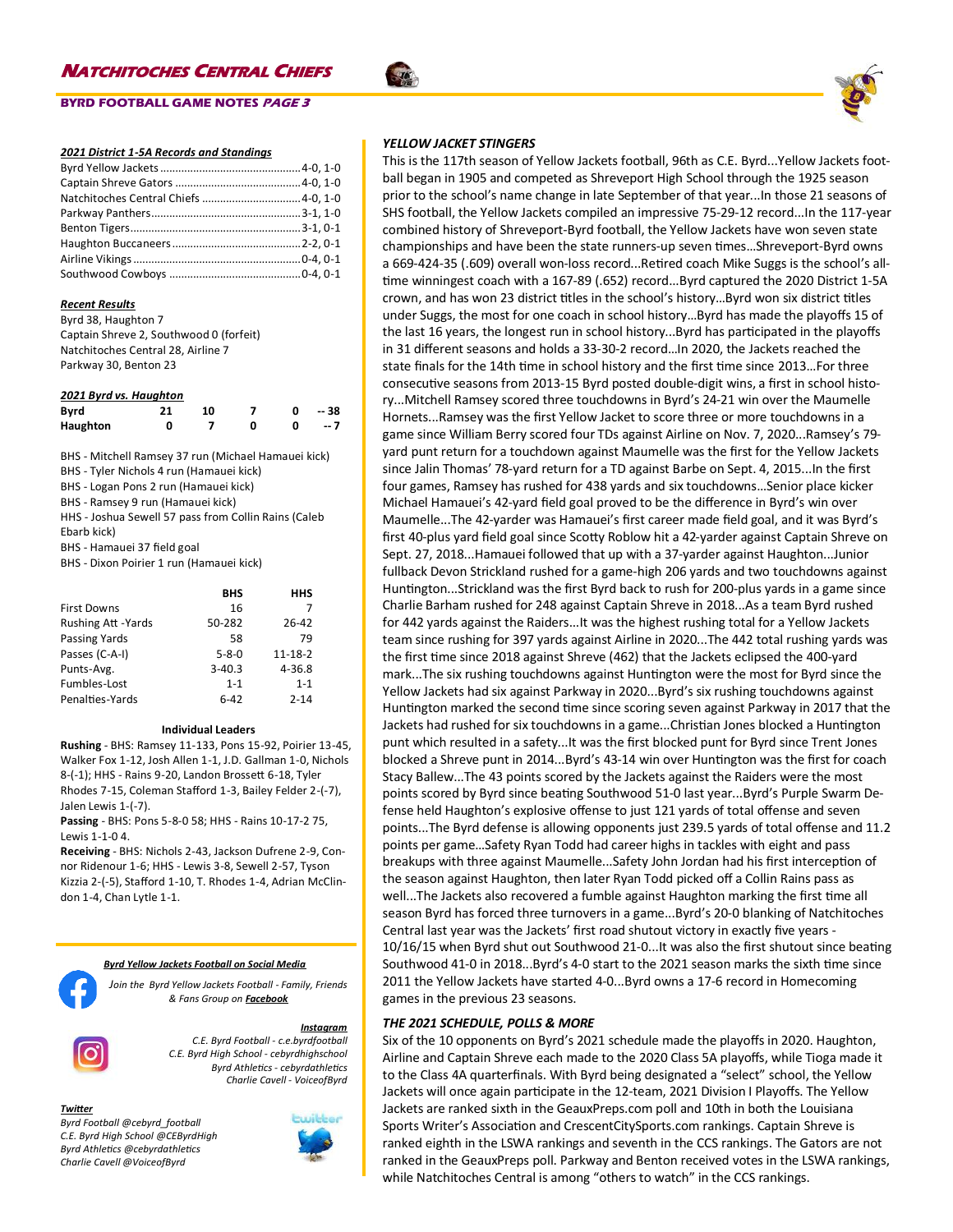# *Byrd's Record Under Stacy Ballew*

| <b>Points Scored</b> | Won | Loss |
|----------------------|-----|------|
| 60+                  | Ω   | 0    |
| $50+$                | 0   | Ω    |
| $40+$                | 1   | 0    |
| $30+$                | 1   | 0    |
| $21+$                | 1   | 0    |
| $-20$                |     |      |
|                      |     |      |

### *Yellow Jackets Record by Uniform*

| Uniform Combo                            |        | Won |                | Loss |
|------------------------------------------|--------|-----|----------------|------|
| Purple pants/Purple jerseys              |        |     | 0              | 0    |
| Purple pants/White jerseys               |        |     | n              | Ω    |
| White pants/White jerseys                |        |     | 2              | Ω    |
| White pants/Purple jerseys               |        |     | $\overline{2}$ | Ω    |
| Gold pants/Purple Jerseys                |        |     | Ω              | n    |
| Gold pants/White jerseys                 |        |     | 0              | 0    |
|                                          |        |     | 4              | n    |
| <b>Yellow Jackets Record by the Toss</b> |        |     |                |      |
|                                          |        |     |                |      |
| Decision                                 |        | Won |                | Loss |
| Win the toss                             |        |     | 3              | n    |
| Lose the toss                            |        |     | 1              |      |
|                                          |        |     | 4              | n    |
| 2020 Byrd vs. Natchitoches Central       |        |     |                |      |
| Byrd                                     | Ω<br>ŋ | 7   | 13             | - 20 |
| <b>Natchitoches</b>                      | O<br>ŋ | ŋ   | O              | -- 0 |

BHS - Lake Lambert 33 run (kick failed)

| BHS - Lambert 1 run (Michael Hamaeui kick) |  |
|--------------------------------------------|--|
|--------------------------------------------|--|

| <b>NCHS</b> |
|-------------|
| 3           |
| 29-24       |
| O           |
| $0 - 2 - 0$ |
| $5 - 23.8$  |
| $1 - 0$     |
| $5 - 27$    |
|             |

### **Individual Leaders**

**Rushing** - BHS: Thompson 24-106, Lambert 6-94, William Berry 5-39, Jason Little 4-15, Jacob McClure 2-4, Tyler Nichols 1-2, Mitchell Ramsey 2-1; NCHS: Logan Lonadier 9 -10, Trenton Bradley 6-9, Braylin Demars 3-6, Joe Metoyer 2-3, Caylin Demars 3-3, Colby Raupp 6-(-7). **Passing** - BHS: Lambert 0-0-0 0, Logan Pons 1-2-0 (-2); NCHS: Raupp 0-2-0 0.

**Receiving** - BHS: Berry 1-(-2): NCHS: None.

Get the latest Byrd football buzz at cebyrd.com/athletics and on the Byrd football app



### *SHREVEPORT'S GREAT LAKE*

Most have heard of the Great Lakes of North America - Superior, Michigan, Huron, Erie, and Ontario. Shreveport's Great Lake was formed in 2020, but it wasn't a waterway, it was junior quarterback Lake Lambert. Last season, Lambert, who's 6'3", 195 lbs., led the Jackets to their first undefeated regular season since 2014. In the 2020 season opener versus Calvary, Lambert set the tone for the remainder of the season. His big moment came in the fourth quarter after Calvary had cut the Jackets lead to 28-27. He orchestrated a 13-play, 66-yard drive that consumed nearly six and a half minutes of the final frame. An eight-yard Mitchell Ramsey touchdown run capped the drive to give Byrd a 35- 27 lead, one that it would not relinquish. From that moment all the way to the Division I State Championship game, Lambert was simply great. He was the first sophomore quarterback at Byrd to start every game since the great Arnaz Battle in 1995. Lake had eight carries for 76 yards against Huntington in the 2021 season opener. His 55-yard scamper in the second quarter put the Jackets in position to score their second touchdown. Lambert suffered a hand injury against Tioga and has not played since.

### *MITCHELL THE MAGNIFICENT*

Senior wingback and kick returner Mitchell Ramsey has picked up right where he left off in 2020. In the season opener against Huntington, Ramsey rushed for 107 yards on just seven carries and had an had a 47 -yard touchdown run. "Mitchell the Magnificent" rushed for 96 yards on 12 carries in the Jackets' 18-3 win over Tioga. Against Maumelle, Ramsey scored three touchdowns to lead Byrd to a 24-21 win over the Hornets. He had a punt return of 79 yards for a score, then had TD runs of 64 and 1 yards. Ramsey also rushed for 102 yards and had nearly 300 all-purpose yards against the Hornets. He rushed for 133 yards and two touchdowns against Haughton. In 2020, Ramsey had three kickoff returns for touchdowns. The last documented Byrd player to have two kick returns for touchdowns in a season was Frank Pernici in 1955. Ramsey finished the 2020 season with 529 rushing yards and led the team with 949 all-purpose yards, which was an 86.3 per game average. He was a First-Team All-District and All-City selection as a kick returner.

### *LOGAN'S RUN*

With quarterback Lake Lambert sidelined with an injury, coach Stacy Ballew and offensive coordinator Wade Leone turned to senior Logan Pons to take over behind center. Pons got the his first career start against the Maumelle and helped lead the Jackets to the 24-21 victory over the Hornets. Pons was battling Lambert for the starting quarterback job last season before he suffered an ankle injury in the Ruston scrimmage. He returned to action against Natchitoches Central, but unfortunately suffered a seasonending knee injury against the Chiefs. Pons had the best game of his career last week against Haughton. He had 15 rushes for 92 yards and a touchdown and went 5-for-8 passing for 58 yards against the Bucs.

### *LAST TIME VERSUS NATCHITOCHES CENTRAL*

After a scoreless first half at Natchitoches Central, Byrd's Venzell Thompson scored the game's first touchdown on a 7-yard run, which came on the Jackets' opening drive of the second half. Quarterback Lake Lambert added two touchdowns in the fourth quarter to beat the Chiefs 20-0.

# *Byrd Career Rushing Leaders*

| Rk. | Player (Years)                | Car. | Yds. | TDs |
|-----|-------------------------------|------|------|-----|
| 1.  | Justan Gibson (2004-06)       | 497  | 3747 | 47  |
| 2.  | Arlenzia Jackson (1987-89)    | 791  | 3085 | 31  |
| 3.  | Brandon Nightingale (1998-00) | 477  | 3044 | 42  |
| 4.  | Arnaz Battle (1995-98)        | 277  | 2614 | 49  |
| 5.  | Charlie Barham (2016-18)      | 446  | 2361 | 28  |
| 6.  | John Martin Anthony (2006-08) | 355  | 2331 | 19  |
| 7.  | Duan Maiden (1990-92)         | 424  | 2261 | 24  |
| 8.  | Richard Carthon (2008-11)     | 301  | 2152 | 44  |
| 9.  | Marques Ashley (1994-96)      | 324  | 1944 | 20  |
| 10. | Xavier Long (2010-12)         | 356  | 1897 | 27  |

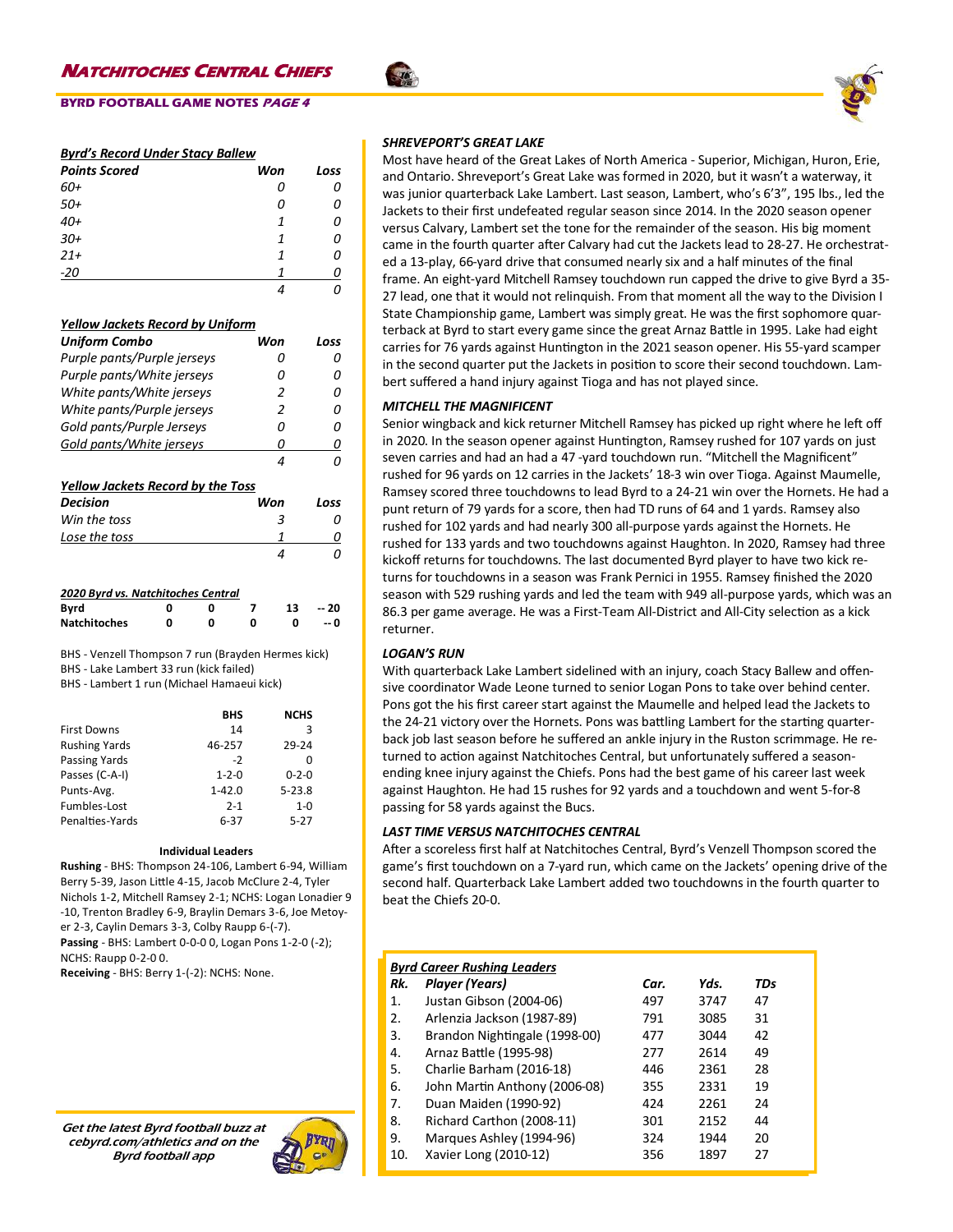# **BYRD FOOTBALL GAME NOTES PAGE 5**

| <b>Yellow Jackets Trends</b>       |         |               |  |  |  |
|------------------------------------|---------|---------------|--|--|--|
| Byrd's Record in the months of     | 2021    | Ballew        |  |  |  |
| August                             | 0-0     | 0-0           |  |  |  |
| September                          | $4 - 0$ | 4-0           |  |  |  |
| October                            | 0-0     | $0-0$         |  |  |  |
| November                           | 0-0     | 0-0           |  |  |  |
| December                           | 0-0     | 0-0           |  |  |  |
|                                    |         |               |  |  |  |
|                                    | 3-0     | 3-0           |  |  |  |
| Byrd's Non-District Record         | 2021    | <b>Ballew</b> |  |  |  |
| at home                            | $1 - 0$ | $1 - 0$       |  |  |  |
| on the road                        | $1 - 0$ | $1 - 0$       |  |  |  |
| neutral                            | 1-0     | $1 - 0$       |  |  |  |
| <b>Byrd's District Record</b>      | 2021    | <b>Ballew</b> |  |  |  |
| at home                            | 0-0     | 0-0           |  |  |  |
| on the road                        | $1 - 0$ | $1 - 0$       |  |  |  |
| neutral                            | 0-0     | 0-0           |  |  |  |
|                                    |         |               |  |  |  |
| <b>Byrd's Playoff Record</b>       | 2021    | <b>Ballew</b> |  |  |  |
| at home                            | $0 - 0$ | $0-0$         |  |  |  |
| on the road                        | 0-0     | 0-0           |  |  |  |
| neutral                            | 0-0     | $O-O$         |  |  |  |
|                                    |         |               |  |  |  |
| <b>Byrd's Record in Games</b>      | 2021    | Ballew        |  |  |  |
| Decided by 7 pts or less           | $0 - 0$ | 0-0           |  |  |  |
| Decided by 3 pts or less           | $1 - 0$ | $1 - 0$       |  |  |  |
| Homecomings                        | 0-0     | 0-0           |  |  |  |
| Away at night                      | $2 - 0$ | $2 - 0$       |  |  |  |
| Away during the day                | 0-0     | 0-0           |  |  |  |
| Home at night                      | $1 - 0$ | $1 - 0$       |  |  |  |
| Home during the day                | 0-0     | 0-0           |  |  |  |
| Neutral at night                   | $1 - 0$ | 1-0           |  |  |  |
| Neutral during the day             | 0-0     | 0-0           |  |  |  |
| Thursdays                          | $2 - 0$ | $2 - 0$       |  |  |  |
| Fridays                            | $2 - 0$ | $2 - 0$       |  |  |  |
| Saturdays                          | 0-0     | 0-0           |  |  |  |
| Sundays                            | 0-0     | 0-0           |  |  |  |
| <b>Byrd's Record When</b>          | 2021    | <b>Ballew</b> |  |  |  |
| Leading after the 1st quarter      | $3 - 0$ | $3 - 0$       |  |  |  |
| Tied after the 1st quarter         | $1 - 0$ | $1 - 0$       |  |  |  |
| Leading after the 2nd quarter      | $3 - 0$ | $3 - 0$       |  |  |  |
| Tied after the 2nd quarter         | $1 - 0$ | $1 - 0$       |  |  |  |
| Leading after the 3rd quarter      | 4-0     | $4 - 0$       |  |  |  |
| Tied after the 3rd quarter         | 0-0     | 0-0           |  |  |  |
| Trailing after the 1st quarter     | 0-0     | 0-0           |  |  |  |
| Trailing after the 2nd quarter     | 0-0     | $0 - 0$       |  |  |  |
| Trailing after the 3rd quarter     | 0-0     | 0-0           |  |  |  |
| In Overtime games                  | 0-0     | 0-0           |  |  |  |
|                                    |         |               |  |  |  |
| <b>Byrd's Record When Allowing</b> | 2021    | <b>Ballew</b> |  |  |  |
| 14 or fewer points                 | $3 - 0$ | $3 - 0$       |  |  |  |
| 24 or fewer points                 | 1-0     | $1 - 0$       |  |  |  |
| 25+ points                         | 0-0     | 0-0           |  |  |  |
| Less than 200 total yards          | $1 - 0$ | $1 - 0$       |  |  |  |
| Less than 300 total yards          | $2 - 0$ | $2 - 0$       |  |  |  |
| Less than 400 total yards          | 1-0     | $1 - 0$       |  |  |  |
| 400+ total yards                   | 0-0     | 0-0           |  |  |  |
| 100+ yards rushing                 | 1-0     | $1 - 0$       |  |  |  |
| 200+ yards passing                 | 1-0     | $1 - 0$       |  |  |  |
| A 100-yard rusher                  | 0-0     | 0-0           |  |  |  |
| A 200-yard passer                  | 1-0     | 1-0           |  |  |  |
| A 100-yard receiver                | 1-0     | $1 - 0$       |  |  |  |

**Listen to the Jackets on the radio at AM 1130 The Tiger, 1130thetiger.com and 1130 The Tiger app**



### *SECONDARY STRENGTH*

Coming into the 2021 season the strength of Byrd's Purple Swarm Defense was arguably its secondary. All three returning starters are in the secondary - corner backs Tyler Poland and Ja'Kerryon LaCour along with weak safety John Jordan. Ryan Todd had 30 total tackles last season, including 10 tackles-for-loss, moved from "buck" linebacker to free safety this season. Against Tioga, those four defensive backs combined for 11 tackles (9 solo, 2 assisted), one tackle-for-loss, one sack and three pass breakups. Poland did not play against Maumelle, but Todd, Jordan and LaCour combined for 21 tackles, one tackle-for-loss and three pass breakups. Jordan and Todd both had interceptions against Haughton. LaCour and LaMichael Taylor, who got the start in place of Poland, both had pass breakups against Haughton.

### *BIG JOHN JORDAN*

Senior defensive back John Jordan was big for Byrd's Purple Swarm Defense in 2020, particularly in the playoffs. Against John Curtis, Jordan had six solo tackles, two assists and he recovered a fumble. The fumble recovery came on an untimed down right before halftime when Patriots quarterback Buddy Taylor mishandled the snap at the Byrd goal line. In Byrd's 31-14 win over St. Augustine, Jordan registered six total tackles, four solo and two assists. His second quarter interception and return of 27 yards set up Byrd's offense at the St. Aug 43-yard line. The Jackets would go on to score their first touchdown of the game. Jordan finished the season tied for third on the team with 48 total tackles. Jordan, who is one three returning defensive starters, has 10 tackles and an interception through the first four games of the season.

### *BRUISER BROOKS BROSSETTE*

Brooks Brossette (pronounced Bro-Shay) has turned into a bruising linebacker in Byrd's Purple Swarm Defense. The junior stepped into a starting role this season and through four games leads the Jackets with 30 total tackles, 33 solo stops and eight assisted tackles. He had nine tackles against Maumelle. Brossette is looking to make his mark among a history of great Jacket linebackers.

## *THE VERSATILE MR. JONES*

Byrd junior defensive back Christian Jones showed off his versatility throughout the first four games this season. Jones has seen playing time at safety, corner back and on special teams. Jones got the start against Maumelle and had six total tackles Through the first three games, Jones has tallied 16 total tackles, one tackle for loss and a blocked a punt.

### *WHITMAN'S SAMPLER*

With the holiday season just around the corner many people are looking forward to receiving a Whitman's Sampler box of candies. Byrd defensive back William Whitman gave Jacket fans a sample of delicious defensive play against Tioga. The junior led the team with seven solo tackles and added a pass breakup in the 18-3 win over the Indians. Whitman has 18 total tackles, one tackle-for-loss and two pass breakups through four games.

### *DID YOU KNOW?*

Did you know that Natchitoches Central used to be a member of District 1-5A? The Jackets and Chief staged some epic battles through the years, particularly from 1998- 2003, where the largest margin of victory was just 10 points.

| <b>Byrd Career Passing Leaders</b> |                            |     |     |     |      |     |  |
|------------------------------------|----------------------------|-----|-----|-----|------|-----|--|
| Rk                                 | Player (Years)             | A   | C   | Int | Yds  | TDs |  |
| 1.                                 | Leon Murray (1992-94)      | 502 | 242 | 27  | 3493 | 25  |  |
| 2.                                 | James Johnson (1971)       | 458 | 206 | 25  | 3442 | 25  |  |
| 3.                                 | Mark Leonard (1978)        | 540 | 236 | 40  | 2969 | 20  |  |
| 4.                                 | Arnaz Battle (1995-97)     | 227 | 112 | 9   | 2346 | 27  |  |
| 5.                                 | David Woodley (1975)       | 355 | 131 | 25  | 2009 | 12  |  |
| 6.                                 | Collier Thornton (1990-91) | 268 | 121 | 15  | 1895 | 9   |  |
| 7.                                 | Clint Bickham (2006-08)    | 169 | 89  | 10  | 1605 | 13  |  |
| 8.                                 | Kenny Jones (1986)         | 445 | 154 | 29  | 1587 | 9   |  |
| 9.                                 | David Brookings (1966)     | 233 | 95  | 26  | 1464 | 17  |  |

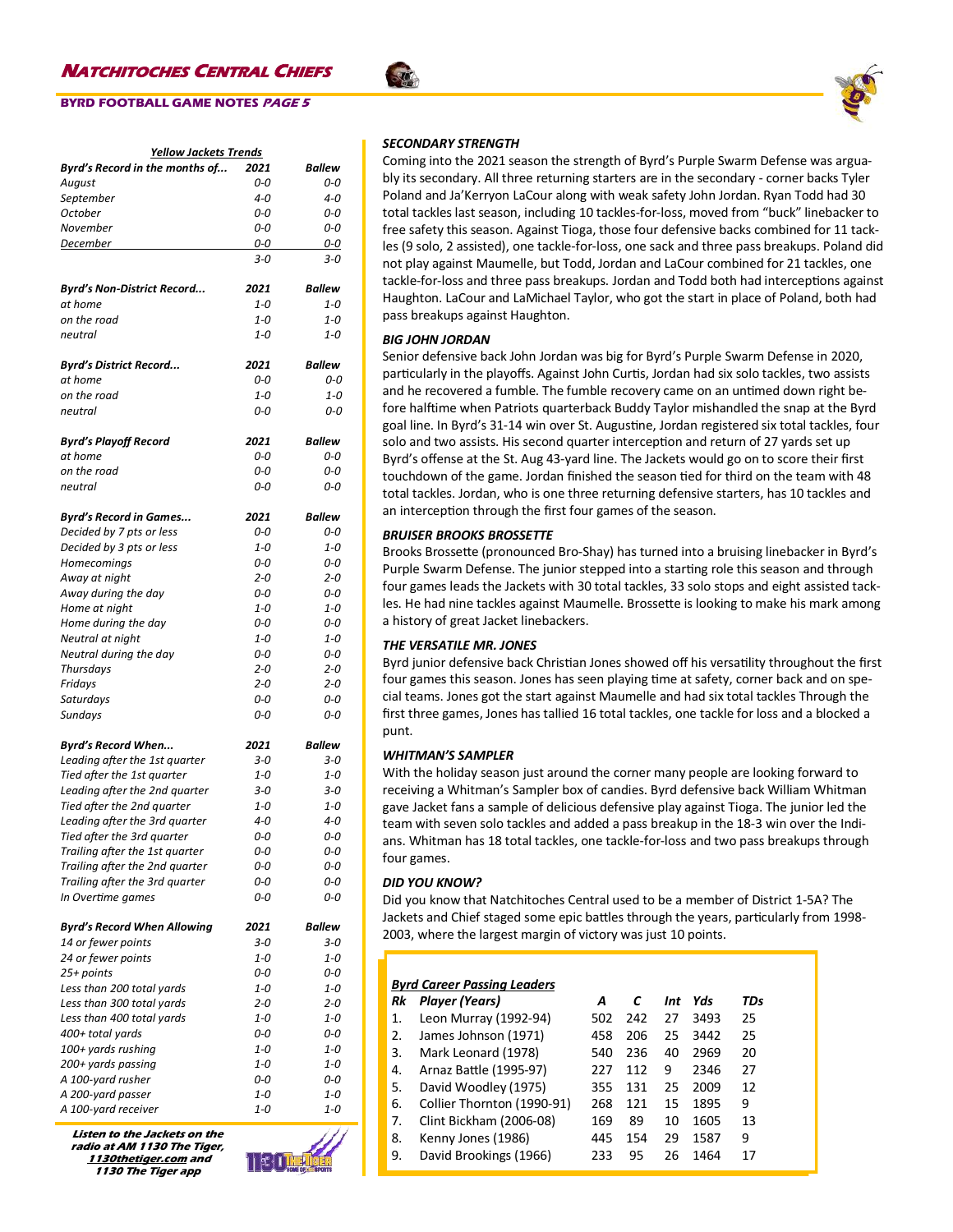| <b>Top Single Game Rushing Performances</b><br>Player<br>Yds<br>Carr<br>Charles Ball vs. Huntington (1990)<br>407<br>1.<br>24<br>2.<br>Richard Gay vs. Springhill (1954)<br>364<br>31<br>3.<br>Jalin Thomas vs. Parkway (2017)<br>27<br>342<br>4.<br>Brandon Nightingale vs. Evangel (2000)<br>21<br>323<br>5.<br>Marion Songer vs. Bolton (1953)<br>16<br>296<br>Justan Gibson vs. Captain Shreve (2004)<br>21<br>255<br>6.<br>7.<br>Charlie Barham vs. Captain Shreve (2018)<br>29<br>248<br>Charlie Barham vs. Calvary (2018)<br>243<br>8.<br>14<br>9.<br>Brandon Nightingale vs. Ouachita (2000)<br>24<br>241<br>10.<br>Jerome Bryant vs. BTW (1981)<br>15<br>240<br>11.<br>Brittain White vs. Airline (2007)<br>25<br>226<br>12.<br>Justan Gibson vs. Ouachita (2005)<br>25<br>224<br>13.<br>Justan Gibson vs. Huntington (2005)<br>20<br>214<br>Arnaz Battle vs. Airline (1996)<br>9<br>14.<br>211<br>Duan Maiden vs. Fair Park (1992)<br>36<br>211<br>Justan Gibson vs. Holy Cross (2005)<br>24<br>210<br>16.<br>Jethrie Thornton vs. El Dorado, AR (1984)<br>20<br>210<br><b>Top Single Game Passing Performances</b><br>C-A<br>Yds<br>Player<br>James Johnson vs. Captain Shreve (1971)<br>12-24<br>330<br>1.<br>2.<br>Leon Murray vs. Huntington (1994)<br>14-17<br>288<br>James Johnson vs. Westlake (1971)<br>13-21<br>261<br>3.<br>10-15<br>4.<br>Leon Murray vs. Ruston (1993, P)<br>260<br>Arnaz Battle vs. Airline (1995)<br>5.<br>4-6<br>226<br>James Johnson vs. Parkway (1970)<br>$9 - 16$<br>6.<br>221<br>Leon Murray vs. Airline (1994)<br>10-20<br>215<br>7.<br>James Johnson vs. Ruston (1970)<br>16-32<br>211<br>8.<br>9.<br>Mark Leonard vs. Fair Park (1978)<br>18-27<br>211<br>10.<br>James Johnson vs. Southwood (1970)<br>13-26<br>210<br>11.<br>Alex Walton vs. Southwood (2009)<br>14-29<br>209<br>12.<br>Leon Murray vs. Natchitoches (1994)<br>10-22<br>208<br>13.<br>Leon Murray vs. Captain Shreve (1994)<br>14-28<br>206<br>14.<br>Mark Leonard vs. West Monroe (1978)<br>14-29<br>202<br>15.<br>Leon Murray vs. Parkway (1994)<br>14-26<br>186<br>16.<br>Brock Restovich vs. Natchitoches (1998)<br>10-20<br>185<br><b>Top Single Game Receiving Performances</b><br>Player<br>Rec<br>Yds<br>Kevin Stevenson vs. Airline (1995)<br>3<br>210<br>1.<br>Bo Flurry vs. Huntington (1994)<br>6<br>180<br>2.<br>7<br>3.<br>Chris Beard vs. Ruston (1994, P)<br>169<br>7<br>4.<br>Isaac Hagins vs. Woodlawn (1970)<br>145<br>5.<br>Henry Hill vs. Marshall, TX (1980)<br>6<br>140<br>Billy Boswell vs. Marshall, TX (1977)<br>6<br>6.<br>138<br>Zarrell Sanders vs. Natchitoches (2007)<br>7.<br>6<br>137<br>Keven Stevenson vs. Natchitoches (1994)<br>3<br>129<br>8.<br>9.<br>Isaac Hagins vs. Airline (1971)<br>6<br>127<br>Isaac Hagins vs. Westlake (1971)<br>8<br>127<br>Isaac Hagins vs. Captain Shreve (1971)<br>4<br>126<br>11.<br>Chris Beard vs. Natchitoches (1993)<br>4<br>12.<br>124<br>13.<br>Robert Dowell vs. Airline (1994)<br>2<br>122<br>14.<br>Joey Jernigan vs. Green Oaks (2015)<br>3<br>118<br>John Martin Anthony vs. Ouachita (2008)<br>5<br>15.<br>113<br>2<br>16.<br>Brandon Hudgens vs Tioga (2010)<br>111<br>Isaac Hagins vs. Southwood (1970)<br>4<br>111 |  |  |
|------------------------------------------------------------------------------------------------------------------------------------------------------------------------------------------------------------------------------------------------------------------------------------------------------------------------------------------------------------------------------------------------------------------------------------------------------------------------------------------------------------------------------------------------------------------------------------------------------------------------------------------------------------------------------------------------------------------------------------------------------------------------------------------------------------------------------------------------------------------------------------------------------------------------------------------------------------------------------------------------------------------------------------------------------------------------------------------------------------------------------------------------------------------------------------------------------------------------------------------------------------------------------------------------------------------------------------------------------------------------------------------------------------------------------------------------------------------------------------------------------------------------------------------------------------------------------------------------------------------------------------------------------------------------------------------------------------------------------------------------------------------------------------------------------------------------------------------------------------------------------------------------------------------------------------------------------------------------------------------------------------------------------------------------------------------------------------------------------------------------------------------------------------------------------------------------------------------------------------------------------------------------------------------------------------------------------------------------------------------------------------------------------------------------------------------------------------------------------------------------------------------------------------------------------------------------------------------------------------------------------------------------------------------------------------------------------------------------------------------------------------------------------------------------------------------------------------------------------------------------------------------------------------------------------------------------------------------------------------------------------------------------------------------------------------------------------------------------------------------------------------------------------------------------------------------------------------------------|--|--|
|                                                                                                                                                                                                                                                                                                                                                                                                                                                                                                                                                                                                                                                                                                                                                                                                                                                                                                                                                                                                                                                                                                                                                                                                                                                                                                                                                                                                                                                                                                                                                                                                                                                                                                                                                                                                                                                                                                                                                                                                                                                                                                                                                                                                                                                                                                                                                                                                                                                                                                                                                                                                                                                                                                                                                                                                                                                                                                                                                                                                                                                                                                                                                                                                                        |  |  |
|                                                                                                                                                                                                                                                                                                                                                                                                                                                                                                                                                                                                                                                                                                                                                                                                                                                                                                                                                                                                                                                                                                                                                                                                                                                                                                                                                                                                                                                                                                                                                                                                                                                                                                                                                                                                                                                                                                                                                                                                                                                                                                                                                                                                                                                                                                                                                                                                                                                                                                                                                                                                                                                                                                                                                                                                                                                                                                                                                                                                                                                                                                                                                                                                                        |  |  |
|                                                                                                                                                                                                                                                                                                                                                                                                                                                                                                                                                                                                                                                                                                                                                                                                                                                                                                                                                                                                                                                                                                                                                                                                                                                                                                                                                                                                                                                                                                                                                                                                                                                                                                                                                                                                                                                                                                                                                                                                                                                                                                                                                                                                                                                                                                                                                                                                                                                                                                                                                                                                                                                                                                                                                                                                                                                                                                                                                                                                                                                                                                                                                                                                                        |  |  |
|                                                                                                                                                                                                                                                                                                                                                                                                                                                                                                                                                                                                                                                                                                                                                                                                                                                                                                                                                                                                                                                                                                                                                                                                                                                                                                                                                                                                                                                                                                                                                                                                                                                                                                                                                                                                                                                                                                                                                                                                                                                                                                                                                                                                                                                                                                                                                                                                                                                                                                                                                                                                                                                                                                                                                                                                                                                                                                                                                                                                                                                                                                                                                                                                                        |  |  |
|                                                                                                                                                                                                                                                                                                                                                                                                                                                                                                                                                                                                                                                                                                                                                                                                                                                                                                                                                                                                                                                                                                                                                                                                                                                                                                                                                                                                                                                                                                                                                                                                                                                                                                                                                                                                                                                                                                                                                                                                                                                                                                                                                                                                                                                                                                                                                                                                                                                                                                                                                                                                                                                                                                                                                                                                                                                                                                                                                                                                                                                                                                                                                                                                                        |  |  |
|                                                                                                                                                                                                                                                                                                                                                                                                                                                                                                                                                                                                                                                                                                                                                                                                                                                                                                                                                                                                                                                                                                                                                                                                                                                                                                                                                                                                                                                                                                                                                                                                                                                                                                                                                                                                                                                                                                                                                                                                                                                                                                                                                                                                                                                                                                                                                                                                                                                                                                                                                                                                                                                                                                                                                                                                                                                                                                                                                                                                                                                                                                                                                                                                                        |  |  |
|                                                                                                                                                                                                                                                                                                                                                                                                                                                                                                                                                                                                                                                                                                                                                                                                                                                                                                                                                                                                                                                                                                                                                                                                                                                                                                                                                                                                                                                                                                                                                                                                                                                                                                                                                                                                                                                                                                                                                                                                                                                                                                                                                                                                                                                                                                                                                                                                                                                                                                                                                                                                                                                                                                                                                                                                                                                                                                                                                                                                                                                                                                                                                                                                                        |  |  |
|                                                                                                                                                                                                                                                                                                                                                                                                                                                                                                                                                                                                                                                                                                                                                                                                                                                                                                                                                                                                                                                                                                                                                                                                                                                                                                                                                                                                                                                                                                                                                                                                                                                                                                                                                                                                                                                                                                                                                                                                                                                                                                                                                                                                                                                                                                                                                                                                                                                                                                                                                                                                                                                                                                                                                                                                                                                                                                                                                                                                                                                                                                                                                                                                                        |  |  |
|                                                                                                                                                                                                                                                                                                                                                                                                                                                                                                                                                                                                                                                                                                                                                                                                                                                                                                                                                                                                                                                                                                                                                                                                                                                                                                                                                                                                                                                                                                                                                                                                                                                                                                                                                                                                                                                                                                                                                                                                                                                                                                                                                                                                                                                                                                                                                                                                                                                                                                                                                                                                                                                                                                                                                                                                                                                                                                                                                                                                                                                                                                                                                                                                                        |  |  |
|                                                                                                                                                                                                                                                                                                                                                                                                                                                                                                                                                                                                                                                                                                                                                                                                                                                                                                                                                                                                                                                                                                                                                                                                                                                                                                                                                                                                                                                                                                                                                                                                                                                                                                                                                                                                                                                                                                                                                                                                                                                                                                                                                                                                                                                                                                                                                                                                                                                                                                                                                                                                                                                                                                                                                                                                                                                                                                                                                                                                                                                                                                                                                                                                                        |  |  |
|                                                                                                                                                                                                                                                                                                                                                                                                                                                                                                                                                                                                                                                                                                                                                                                                                                                                                                                                                                                                                                                                                                                                                                                                                                                                                                                                                                                                                                                                                                                                                                                                                                                                                                                                                                                                                                                                                                                                                                                                                                                                                                                                                                                                                                                                                                                                                                                                                                                                                                                                                                                                                                                                                                                                                                                                                                                                                                                                                                                                                                                                                                                                                                                                                        |  |  |
|                                                                                                                                                                                                                                                                                                                                                                                                                                                                                                                                                                                                                                                                                                                                                                                                                                                                                                                                                                                                                                                                                                                                                                                                                                                                                                                                                                                                                                                                                                                                                                                                                                                                                                                                                                                                                                                                                                                                                                                                                                                                                                                                                                                                                                                                                                                                                                                                                                                                                                                                                                                                                                                                                                                                                                                                                                                                                                                                                                                                                                                                                                                                                                                                                        |  |  |
|                                                                                                                                                                                                                                                                                                                                                                                                                                                                                                                                                                                                                                                                                                                                                                                                                                                                                                                                                                                                                                                                                                                                                                                                                                                                                                                                                                                                                                                                                                                                                                                                                                                                                                                                                                                                                                                                                                                                                                                                                                                                                                                                                                                                                                                                                                                                                                                                                                                                                                                                                                                                                                                                                                                                                                                                                                                                                                                                                                                                                                                                                                                                                                                                                        |  |  |
|                                                                                                                                                                                                                                                                                                                                                                                                                                                                                                                                                                                                                                                                                                                                                                                                                                                                                                                                                                                                                                                                                                                                                                                                                                                                                                                                                                                                                                                                                                                                                                                                                                                                                                                                                                                                                                                                                                                                                                                                                                                                                                                                                                                                                                                                                                                                                                                                                                                                                                                                                                                                                                                                                                                                                                                                                                                                                                                                                                                                                                                                                                                                                                                                                        |  |  |
|                                                                                                                                                                                                                                                                                                                                                                                                                                                                                                                                                                                                                                                                                                                                                                                                                                                                                                                                                                                                                                                                                                                                                                                                                                                                                                                                                                                                                                                                                                                                                                                                                                                                                                                                                                                                                                                                                                                                                                                                                                                                                                                                                                                                                                                                                                                                                                                                                                                                                                                                                                                                                                                                                                                                                                                                                                                                                                                                                                                                                                                                                                                                                                                                                        |  |  |
|                                                                                                                                                                                                                                                                                                                                                                                                                                                                                                                                                                                                                                                                                                                                                                                                                                                                                                                                                                                                                                                                                                                                                                                                                                                                                                                                                                                                                                                                                                                                                                                                                                                                                                                                                                                                                                                                                                                                                                                                                                                                                                                                                                                                                                                                                                                                                                                                                                                                                                                                                                                                                                                                                                                                                                                                                                                                                                                                                                                                                                                                                                                                                                                                                        |  |  |
|                                                                                                                                                                                                                                                                                                                                                                                                                                                                                                                                                                                                                                                                                                                                                                                                                                                                                                                                                                                                                                                                                                                                                                                                                                                                                                                                                                                                                                                                                                                                                                                                                                                                                                                                                                                                                                                                                                                                                                                                                                                                                                                                                                                                                                                                                                                                                                                                                                                                                                                                                                                                                                                                                                                                                                                                                                                                                                                                                                                                                                                                                                                                                                                                                        |  |  |
|                                                                                                                                                                                                                                                                                                                                                                                                                                                                                                                                                                                                                                                                                                                                                                                                                                                                                                                                                                                                                                                                                                                                                                                                                                                                                                                                                                                                                                                                                                                                                                                                                                                                                                                                                                                                                                                                                                                                                                                                                                                                                                                                                                                                                                                                                                                                                                                                                                                                                                                                                                                                                                                                                                                                                                                                                                                                                                                                                                                                                                                                                                                                                                                                                        |  |  |
|                                                                                                                                                                                                                                                                                                                                                                                                                                                                                                                                                                                                                                                                                                                                                                                                                                                                                                                                                                                                                                                                                                                                                                                                                                                                                                                                                                                                                                                                                                                                                                                                                                                                                                                                                                                                                                                                                                                                                                                                                                                                                                                                                                                                                                                                                                                                                                                                                                                                                                                                                                                                                                                                                                                                                                                                                                                                                                                                                                                                                                                                                                                                                                                                                        |  |  |
|                                                                                                                                                                                                                                                                                                                                                                                                                                                                                                                                                                                                                                                                                                                                                                                                                                                                                                                                                                                                                                                                                                                                                                                                                                                                                                                                                                                                                                                                                                                                                                                                                                                                                                                                                                                                                                                                                                                                                                                                                                                                                                                                                                                                                                                                                                                                                                                                                                                                                                                                                                                                                                                                                                                                                                                                                                                                                                                                                                                                                                                                                                                                                                                                                        |  |  |
|                                                                                                                                                                                                                                                                                                                                                                                                                                                                                                                                                                                                                                                                                                                                                                                                                                                                                                                                                                                                                                                                                                                                                                                                                                                                                                                                                                                                                                                                                                                                                                                                                                                                                                                                                                                                                                                                                                                                                                                                                                                                                                                                                                                                                                                                                                                                                                                                                                                                                                                                                                                                                                                                                                                                                                                                                                                                                                                                                                                                                                                                                                                                                                                                                        |  |  |
|                                                                                                                                                                                                                                                                                                                                                                                                                                                                                                                                                                                                                                                                                                                                                                                                                                                                                                                                                                                                                                                                                                                                                                                                                                                                                                                                                                                                                                                                                                                                                                                                                                                                                                                                                                                                                                                                                                                                                                                                                                                                                                                                                                                                                                                                                                                                                                                                                                                                                                                                                                                                                                                                                                                                                                                                                                                                                                                                                                                                                                                                                                                                                                                                                        |  |  |
|                                                                                                                                                                                                                                                                                                                                                                                                                                                                                                                                                                                                                                                                                                                                                                                                                                                                                                                                                                                                                                                                                                                                                                                                                                                                                                                                                                                                                                                                                                                                                                                                                                                                                                                                                                                                                                                                                                                                                                                                                                                                                                                                                                                                                                                                                                                                                                                                                                                                                                                                                                                                                                                                                                                                                                                                                                                                                                                                                                                                                                                                                                                                                                                                                        |  |  |
|                                                                                                                                                                                                                                                                                                                                                                                                                                                                                                                                                                                                                                                                                                                                                                                                                                                                                                                                                                                                                                                                                                                                                                                                                                                                                                                                                                                                                                                                                                                                                                                                                                                                                                                                                                                                                                                                                                                                                                                                                                                                                                                                                                                                                                                                                                                                                                                                                                                                                                                                                                                                                                                                                                                                                                                                                                                                                                                                                                                                                                                                                                                                                                                                                        |  |  |
|                                                                                                                                                                                                                                                                                                                                                                                                                                                                                                                                                                                                                                                                                                                                                                                                                                                                                                                                                                                                                                                                                                                                                                                                                                                                                                                                                                                                                                                                                                                                                                                                                                                                                                                                                                                                                                                                                                                                                                                                                                                                                                                                                                                                                                                                                                                                                                                                                                                                                                                                                                                                                                                                                                                                                                                                                                                                                                                                                                                                                                                                                                                                                                                                                        |  |  |
|                                                                                                                                                                                                                                                                                                                                                                                                                                                                                                                                                                                                                                                                                                                                                                                                                                                                                                                                                                                                                                                                                                                                                                                                                                                                                                                                                                                                                                                                                                                                                                                                                                                                                                                                                                                                                                                                                                                                                                                                                                                                                                                                                                                                                                                                                                                                                                                                                                                                                                                                                                                                                                                                                                                                                                                                                                                                                                                                                                                                                                                                                                                                                                                                                        |  |  |
|                                                                                                                                                                                                                                                                                                                                                                                                                                                                                                                                                                                                                                                                                                                                                                                                                                                                                                                                                                                                                                                                                                                                                                                                                                                                                                                                                                                                                                                                                                                                                                                                                                                                                                                                                                                                                                                                                                                                                                                                                                                                                                                                                                                                                                                                                                                                                                                                                                                                                                                                                                                                                                                                                                                                                                                                                                                                                                                                                                                                                                                                                                                                                                                                                        |  |  |
|                                                                                                                                                                                                                                                                                                                                                                                                                                                                                                                                                                                                                                                                                                                                                                                                                                                                                                                                                                                                                                                                                                                                                                                                                                                                                                                                                                                                                                                                                                                                                                                                                                                                                                                                                                                                                                                                                                                                                                                                                                                                                                                                                                                                                                                                                                                                                                                                                                                                                                                                                                                                                                                                                                                                                                                                                                                                                                                                                                                                                                                                                                                                                                                                                        |  |  |
|                                                                                                                                                                                                                                                                                                                                                                                                                                                                                                                                                                                                                                                                                                                                                                                                                                                                                                                                                                                                                                                                                                                                                                                                                                                                                                                                                                                                                                                                                                                                                                                                                                                                                                                                                                                                                                                                                                                                                                                                                                                                                                                                                                                                                                                                                                                                                                                                                                                                                                                                                                                                                                                                                                                                                                                                                                                                                                                                                                                                                                                                                                                                                                                                                        |  |  |
|                                                                                                                                                                                                                                                                                                                                                                                                                                                                                                                                                                                                                                                                                                                                                                                                                                                                                                                                                                                                                                                                                                                                                                                                                                                                                                                                                                                                                                                                                                                                                                                                                                                                                                                                                                                                                                                                                                                                                                                                                                                                                                                                                                                                                                                                                                                                                                                                                                                                                                                                                                                                                                                                                                                                                                                                                                                                                                                                                                                                                                                                                                                                                                                                                        |  |  |
|                                                                                                                                                                                                                                                                                                                                                                                                                                                                                                                                                                                                                                                                                                                                                                                                                                                                                                                                                                                                                                                                                                                                                                                                                                                                                                                                                                                                                                                                                                                                                                                                                                                                                                                                                                                                                                                                                                                                                                                                                                                                                                                                                                                                                                                                                                                                                                                                                                                                                                                                                                                                                                                                                                                                                                                                                                                                                                                                                                                                                                                                                                                                                                                                                        |  |  |
|                                                                                                                                                                                                                                                                                                                                                                                                                                                                                                                                                                                                                                                                                                                                                                                                                                                                                                                                                                                                                                                                                                                                                                                                                                                                                                                                                                                                                                                                                                                                                                                                                                                                                                                                                                                                                                                                                                                                                                                                                                                                                                                                                                                                                                                                                                                                                                                                                                                                                                                                                                                                                                                                                                                                                                                                                                                                                                                                                                                                                                                                                                                                                                                                                        |  |  |
|                                                                                                                                                                                                                                                                                                                                                                                                                                                                                                                                                                                                                                                                                                                                                                                                                                                                                                                                                                                                                                                                                                                                                                                                                                                                                                                                                                                                                                                                                                                                                                                                                                                                                                                                                                                                                                                                                                                                                                                                                                                                                                                                                                                                                                                                                                                                                                                                                                                                                                                                                                                                                                                                                                                                                                                                                                                                                                                                                                                                                                                                                                                                                                                                                        |  |  |
|                                                                                                                                                                                                                                                                                                                                                                                                                                                                                                                                                                                                                                                                                                                                                                                                                                                                                                                                                                                                                                                                                                                                                                                                                                                                                                                                                                                                                                                                                                                                                                                                                                                                                                                                                                                                                                                                                                                                                                                                                                                                                                                                                                                                                                                                                                                                                                                                                                                                                                                                                                                                                                                                                                                                                                                                                                                                                                                                                                                                                                                                                                                                                                                                                        |  |  |
|                                                                                                                                                                                                                                                                                                                                                                                                                                                                                                                                                                                                                                                                                                                                                                                                                                                                                                                                                                                                                                                                                                                                                                                                                                                                                                                                                                                                                                                                                                                                                                                                                                                                                                                                                                                                                                                                                                                                                                                                                                                                                                                                                                                                                                                                                                                                                                                                                                                                                                                                                                                                                                                                                                                                                                                                                                                                                                                                                                                                                                                                                                                                                                                                                        |  |  |
|                                                                                                                                                                                                                                                                                                                                                                                                                                                                                                                                                                                                                                                                                                                                                                                                                                                                                                                                                                                                                                                                                                                                                                                                                                                                                                                                                                                                                                                                                                                                                                                                                                                                                                                                                                                                                                                                                                                                                                                                                                                                                                                                                                                                                                                                                                                                                                                                                                                                                                                                                                                                                                                                                                                                                                                                                                                                                                                                                                                                                                                                                                                                                                                                                        |  |  |
|                                                                                                                                                                                                                                                                                                                                                                                                                                                                                                                                                                                                                                                                                                                                                                                                                                                                                                                                                                                                                                                                                                                                                                                                                                                                                                                                                                                                                                                                                                                                                                                                                                                                                                                                                                                                                                                                                                                                                                                                                                                                                                                                                                                                                                                                                                                                                                                                                                                                                                                                                                                                                                                                                                                                                                                                                                                                                                                                                                                                                                                                                                                                                                                                                        |  |  |
|                                                                                                                                                                                                                                                                                                                                                                                                                                                                                                                                                                                                                                                                                                                                                                                                                                                                                                                                                                                                                                                                                                                                                                                                                                                                                                                                                                                                                                                                                                                                                                                                                                                                                                                                                                                                                                                                                                                                                                                                                                                                                                                                                                                                                                                                                                                                                                                                                                                                                                                                                                                                                                                                                                                                                                                                                                                                                                                                                                                                                                                                                                                                                                                                                        |  |  |
|                                                                                                                                                                                                                                                                                                                                                                                                                                                                                                                                                                                                                                                                                                                                                                                                                                                                                                                                                                                                                                                                                                                                                                                                                                                                                                                                                                                                                                                                                                                                                                                                                                                                                                                                                                                                                                                                                                                                                                                                                                                                                                                                                                                                                                                                                                                                                                                                                                                                                                                                                                                                                                                                                                                                                                                                                                                                                                                                                                                                                                                                                                                                                                                                                        |  |  |
|                                                                                                                                                                                                                                                                                                                                                                                                                                                                                                                                                                                                                                                                                                                                                                                                                                                                                                                                                                                                                                                                                                                                                                                                                                                                                                                                                                                                                                                                                                                                                                                                                                                                                                                                                                                                                                                                                                                                                                                                                                                                                                                                                                                                                                                                                                                                                                                                                                                                                                                                                                                                                                                                                                                                                                                                                                                                                                                                                                                                                                                                                                                                                                                                                        |  |  |
|                                                                                                                                                                                                                                                                                                                                                                                                                                                                                                                                                                                                                                                                                                                                                                                                                                                                                                                                                                                                                                                                                                                                                                                                                                                                                                                                                                                                                                                                                                                                                                                                                                                                                                                                                                                                                                                                                                                                                                                                                                                                                                                                                                                                                                                                                                                                                                                                                                                                                                                                                                                                                                                                                                                                                                                                                                                                                                                                                                                                                                                                                                                                                                                                                        |  |  |
|                                                                                                                                                                                                                                                                                                                                                                                                                                                                                                                                                                                                                                                                                                                                                                                                                                                                                                                                                                                                                                                                                                                                                                                                                                                                                                                                                                                                                                                                                                                                                                                                                                                                                                                                                                                                                                                                                                                                                                                                                                                                                                                                                                                                                                                                                                                                                                                                                                                                                                                                                                                                                                                                                                                                                                                                                                                                                                                                                                                                                                                                                                                                                                                                                        |  |  |
|                                                                                                                                                                                                                                                                                                                                                                                                                                                                                                                                                                                                                                                                                                                                                                                                                                                                                                                                                                                                                                                                                                                                                                                                                                                                                                                                                                                                                                                                                                                                                                                                                                                                                                                                                                                                                                                                                                                                                                                                                                                                                                                                                                                                                                                                                                                                                                                                                                                                                                                                                                                                                                                                                                                                                                                                                                                                                                                                                                                                                                                                                                                                                                                                                        |  |  |
|                                                                                                                                                                                                                                                                                                                                                                                                                                                                                                                                                                                                                                                                                                                                                                                                                                                                                                                                                                                                                                                                                                                                                                                                                                                                                                                                                                                                                                                                                                                                                                                                                                                                                                                                                                                                                                                                                                                                                                                                                                                                                                                                                                                                                                                                                                                                                                                                                                                                                                                                                                                                                                                                                                                                                                                                                                                                                                                                                                                                                                                                                                                                                                                                                        |  |  |
|                                                                                                                                                                                                                                                                                                                                                                                                                                                                                                                                                                                                                                                                                                                                                                                                                                                                                                                                                                                                                                                                                                                                                                                                                                                                                                                                                                                                                                                                                                                                                                                                                                                                                                                                                                                                                                                                                                                                                                                                                                                                                                                                                                                                                                                                                                                                                                                                                                                                                                                                                                                                                                                                                                                                                                                                                                                                                                                                                                                                                                                                                                                                                                                                                        |  |  |
|                                                                                                                                                                                                                                                                                                                                                                                                                                                                                                                                                                                                                                                                                                                                                                                                                                                                                                                                                                                                                                                                                                                                                                                                                                                                                                                                                                                                                                                                                                                                                                                                                                                                                                                                                                                                                                                                                                                                                                                                                                                                                                                                                                                                                                                                                                                                                                                                                                                                                                                                                                                                                                                                                                                                                                                                                                                                                                                                                                                                                                                                                                                                                                                                                        |  |  |
|                                                                                                                                                                                                                                                                                                                                                                                                                                                                                                                                                                                                                                                                                                                                                                                                                                                                                                                                                                                                                                                                                                                                                                                                                                                                                                                                                                                                                                                                                                                                                                                                                                                                                                                                                                                                                                                                                                                                                                                                                                                                                                                                                                                                                                                                                                                                                                                                                                                                                                                                                                                                                                                                                                                                                                                                                                                                                                                                                                                                                                                                                                                                                                                                                        |  |  |
|                                                                                                                                                                                                                                                                                                                                                                                                                                                                                                                                                                                                                                                                                                                                                                                                                                                                                                                                                                                                                                                                                                                                                                                                                                                                                                                                                                                                                                                                                                                                                                                                                                                                                                                                                                                                                                                                                                                                                                                                                                                                                                                                                                                                                                                                                                                                                                                                                                                                                                                                                                                                                                                                                                                                                                                                                                                                                                                                                                                                                                                                                                                                                                                                                        |  |  |
|                                                                                                                                                                                                                                                                                                                                                                                                                                                                                                                                                                                                                                                                                                                                                                                                                                                                                                                                                                                                                                                                                                                                                                                                                                                                                                                                                                                                                                                                                                                                                                                                                                                                                                                                                                                                                                                                                                                                                                                                                                                                                                                                                                                                                                                                                                                                                                                                                                                                                                                                                                                                                                                                                                                                                                                                                                                                                                                                                                                                                                                                                                                                                                                                                        |  |  |
|                                                                                                                                                                                                                                                                                                                                                                                                                                                                                                                                                                                                                                                                                                                                                                                                                                                                                                                                                                                                                                                                                                                                                                                                                                                                                                                                                                                                                                                                                                                                                                                                                                                                                                                                                                                                                                                                                                                                                                                                                                                                                                                                                                                                                                                                                                                                                                                                                                                                                                                                                                                                                                                                                                                                                                                                                                                                                                                                                                                                                                                                                                                                                                                                                        |  |  |
|                                                                                                                                                                                                                                                                                                                                                                                                                                                                                                                                                                                                                                                                                                                                                                                                                                                                                                                                                                                                                                                                                                                                                                                                                                                                                                                                                                                                                                                                                                                                                                                                                                                                                                                                                                                                                                                                                                                                                                                                                                                                                                                                                                                                                                                                                                                                                                                                                                                                                                                                                                                                                                                                                                                                                                                                                                                                                                                                                                                                                                                                                                                                                                                                                        |  |  |
|                                                                                                                                                                                                                                                                                                                                                                                                                                                                                                                                                                                                                                                                                                                                                                                                                                                                                                                                                                                                                                                                                                                                                                                                                                                                                                                                                                                                                                                                                                                                                                                                                                                                                                                                                                                                                                                                                                                                                                                                                                                                                                                                                                                                                                                                                                                                                                                                                                                                                                                                                                                                                                                                                                                                                                                                                                                                                                                                                                                                                                                                                                                                                                                                                        |  |  |
|                                                                                                                                                                                                                                                                                                                                                                                                                                                                                                                                                                                                                                                                                                                                                                                                                                                                                                                                                                                                                                                                                                                                                                                                                                                                                                                                                                                                                                                                                                                                                                                                                                                                                                                                                                                                                                                                                                                                                                                                                                                                                                                                                                                                                                                                                                                                                                                                                                                                                                                                                                                                                                                                                                                                                                                                                                                                                                                                                                                                                                                                                                                                                                                                                        |  |  |
|                                                                                                                                                                                                                                                                                                                                                                                                                                                                                                                                                                                                                                                                                                                                                                                                                                                                                                                                                                                                                                                                                                                                                                                                                                                                                                                                                                                                                                                                                                                                                                                                                                                                                                                                                                                                                                                                                                                                                                                                                                                                                                                                                                                                                                                                                                                                                                                                                                                                                                                                                                                                                                                                                                                                                                                                                                                                                                                                                                                                                                                                                                                                                                                                                        |  |  |
|                                                                                                                                                                                                                                                                                                                                                                                                                                                                                                                                                                                                                                                                                                                                                                                                                                                                                                                                                                                                                                                                                                                                                                                                                                                                                                                                                                                                                                                                                                                                                                                                                                                                                                                                                                                                                                                                                                                                                                                                                                                                                                                                                                                                                                                                                                                                                                                                                                                                                                                                                                                                                                                                                                                                                                                                                                                                                                                                                                                                                                                                                                                                                                                                                        |  |  |
|                                                                                                                                                                                                                                                                                                                                                                                                                                                                                                                                                                                                                                                                                                                                                                                                                                                                                                                                                                                                                                                                                                                                                                                                                                                                                                                                                                                                                                                                                                                                                                                                                                                                                                                                                                                                                                                                                                                                                                                                                                                                                                                                                                                                                                                                                                                                                                                                                                                                                                                                                                                                                                                                                                                                                                                                                                                                                                                                                                                                                                                                                                                                                                                                                        |  |  |
|                                                                                                                                                                                                                                                                                                                                                                                                                                                                                                                                                                                                                                                                                                                                                                                                                                                                                                                                                                                                                                                                                                                                                                                                                                                                                                                                                                                                                                                                                                                                                                                                                                                                                                                                                                                                                                                                                                                                                                                                                                                                                                                                                                                                                                                                                                                                                                                                                                                                                                                                                                                                                                                                                                                                                                                                                                                                                                                                                                                                                                                                                                                                                                                                                        |  |  |
|                                                                                                                                                                                                                                                                                                                                                                                                                                                                                                                                                                                                                                                                                                                                                                                                                                                                                                                                                                                                                                                                                                                                                                                                                                                                                                                                                                                                                                                                                                                                                                                                                                                                                                                                                                                                                                                                                                                                                                                                                                                                                                                                                                                                                                                                                                                                                                                                                                                                                                                                                                                                                                                                                                                                                                                                                                                                                                                                                                                                                                                                                                                                                                                                                        |  |  |
|                                                                                                                                                                                                                                                                                                                                                                                                                                                                                                                                                                                                                                                                                                                                                                                                                                                                                                                                                                                                                                                                                                                                                                                                                                                                                                                                                                                                                                                                                                                                                                                                                                                                                                                                                                                                                                                                                                                                                                                                                                                                                                                                                                                                                                                                                                                                                                                                                                                                                                                                                                                                                                                                                                                                                                                                                                                                                                                                                                                                                                                                                                                                                                                                                        |  |  |
|                                                                                                                                                                                                                                                                                                                                                                                                                                                                                                                                                                                                                                                                                                                                                                                                                                                                                                                                                                                                                                                                                                                                                                                                                                                                                                                                                                                                                                                                                                                                                                                                                                                                                                                                                                                                                                                                                                                                                                                                                                                                                                                                                                                                                                                                                                                                                                                                                                                                                                                                                                                                                                                                                                                                                                                                                                                                                                                                                                                                                                                                                                                                                                                                                        |  |  |

| Byrd vs.<br>Central<br>1920<br>1921<br>1922<br>1924<br>1927<br>1929<br>1933<br>1945<br>1946 | <b>Natchitoches</b><br>$T. 0-0$<br>W, 7-0<br>W. 73-0<br>W. 33-6<br>W. 48-0<br>W. 54-0<br>W. 52-0<br>W. 19-0<br>W. 20-0 | 1950<br>1975<br>1976<br>1993<br>1994<br>1995<br>1996<br>1997<br>1998<br>1999<br>2000<br>2001 | W, 35-12<br>W, 28-6<br>L, 20-14<br>W. 14-13<br>$L. 23-20$<br>L. 48-44<br>W, 21-14<br>W, 34-6<br>$L. 22-20$<br>$L.36-35$<br>W. 29-19<br>$L.31-29$ | W, 28-0<br>2005<br>W, 37-21<br>2006<br>W, 28-0<br>2007<br>W. 35-6<br>2008<br>2009<br>W, 51-7<br>2010<br>$L.33-31$<br>2012<br>W. 41-13<br>(P)<br>2019<br>W. 9-7<br>W. 20-0<br>2020<br>Byrd leads 27-8-1<br>NCHS began in |
|---------------------------------------------------------------------------------------------|------------------------------------------------------------------------------------------------------------------------|----------------------------------------------------------------------------------------------|--------------------------------------------------------------------------------------------------------------------------------------------------|-------------------------------------------------------------------------------------------------------------------------------------------------------------------------------------------------------------------------|
| 1947<br>1948<br>1949                                                                        | L. 19-13<br>W. 32-0<br>W. 20-0                                                                                         | 2002<br>2003<br>2004                                                                         | W. 27-17<br>W.34-27<br>W. 34-7                                                                                                                   | 1970, includes<br>records prior to<br>consolidation                                                                                                                                                                     |

### *A PARTINGTON OF THE WAYS*

One unique aspect of Byrd's Purple Swarm Defense is the Partington brothers, senior defensive lineman, Jack, and junior defensive back, Jude. After having to replace its entire defensive line from 2020, Jack has emerged and been an integral part of the Purple Swarm's success. Through the first four games he has tallied 11 total tackles, three tackles-for-loss and 1.5 sacks. His three tackles-for-loss for 16 yards leads the team. Jude saw extensive playing time in both the Ruston scrimmage and the Jamboree against Shreve before being sidelined with an injury. He returned to action for the first time against Haughton and had two solo tackles.

### *A NICHOLS WORTH*

Wingback Tyler Nichols proved his worth in Byrd's 18-3 win over Tioga by rushing for a game-high 101 yads and a touchdown. It was his first time to eclipse the century mark. Nichols, who became a starter after an injury to Josh Allen in training camp, is making his bid to remain the starter. Through the first four games, Nichols has 32 carries for 101 yards and four touchdowns. He had two receptions for 43 yards in Byrd's 38-7 win over Haughton.

### *ALUMNI REPORT*

Former Byrd Yellow Jackets in the collegiate ranks in 2021: Scotty Roblow and Makarios "Junior" Brown - Northwestern State, Zack Ward - U.S. Military Academy at West Point, Carson Bruno - Louisiana Tech, Hardy "Archer" Trafford - Mississippi State, Demetrius Brokenberry - Belhaven, William Berry and Kellum Humphrey at UL Monroe.

### *A BUZZ BACK IN TIME*

In the 2006 regular season finale, Byrd's backfield powered the Yellow Jackets to a 37-21 victory over the Natchitoches Central Chiefs. Sophomore halfback John Martin Anthony rushed for 128 yards and three scores, while junior halfback Mark Sholte chipped in with two rushing touchdowns and senior fullback Justan Gibson added 122 yards to lead Byrd. It was the second straight win for Byrd, and set the stage for a quarterfinal playoff run for the Jackets.

### *OVER THE AIRWAVES*

Byrd football has been broadcast live on AM 1130 The Tiger for over 25 years. Charlie Cavell is in his 24th season as the "Voice of the Byrd Yellow Jackets" calling the play-byplay action. Former Byrd fullback Jason Little is the color analyst, while Dr. Kirk Martinson provided sideline reports. Former Byrd offensive lineman Carlton Holland, Marc Weddleton and Chad Ardoin are the statisticians. Byrd Football can be heard on AM 1130 The Tiger or by visiting 1130thetiger.com and clicking on the Listen Live button. Smartphone users can download the 1130 The Tiger app and listen to Byrd Football anywhere.

### *A LOOK AHEAD*

On Thursday, Oct. 7, the Byrd Yellow Jackets will make the second of three trips across the Red River to Bossier Parish to play a District 1-5A game. The Jackets will travel to south Bossier City and to Bobby Marlow Field at Preston Crownover Stadium to play the Parkway Panthers. It'll also be the second time that Byrd will face off against a member of the Brotherton family. Coy Brotherton, the brother of Haughton head coach Jason Brotherton, is the head coach of the Parkway Panthers.

# *Byrd Career Kicking Leaders (ranked by FG)*

| Rk  | Player (Years)                  | FG | PAT | Long  | <b>Points</b> |
|-----|---------------------------------|----|-----|-------|---------------|
| 1.  | John Shaughnessy (2007-08)      | 18 | 69  | $56*$ | 123           |
| 2.  | David Hankins (2004-06)         | 16 | 73  | 49    | 121           |
| 3.  | Jake Wyss (2012-14)             | 13 | 119 | 42    | 158           |
| 4.  | Ben Eldredge (2007-09)          | 10 | 25  | 42    | 55            |
| 5.  | Scotty Roblow (2017-18)         | 9  | 59  | 44    | 86            |
|     | Pete Dupée (2002-03)            | 9  | 49  | 46    | 76            |
|     | Morgan Burke (1991-92)          | 9  | 38  | 36    | 65            |
| 8.  | Brandon Menard (2009-11)        | 7  | 96  | 38    | 117           |
| 9   | Jake Hanna (1924-26)            | 7  | 32  |       | 197 (24 TD)   |
| 10. | Ben Smith (2016-17)             | 6  | 12  | 44    | 30            |
|     | *denotes city and school record |    |     |       |               |



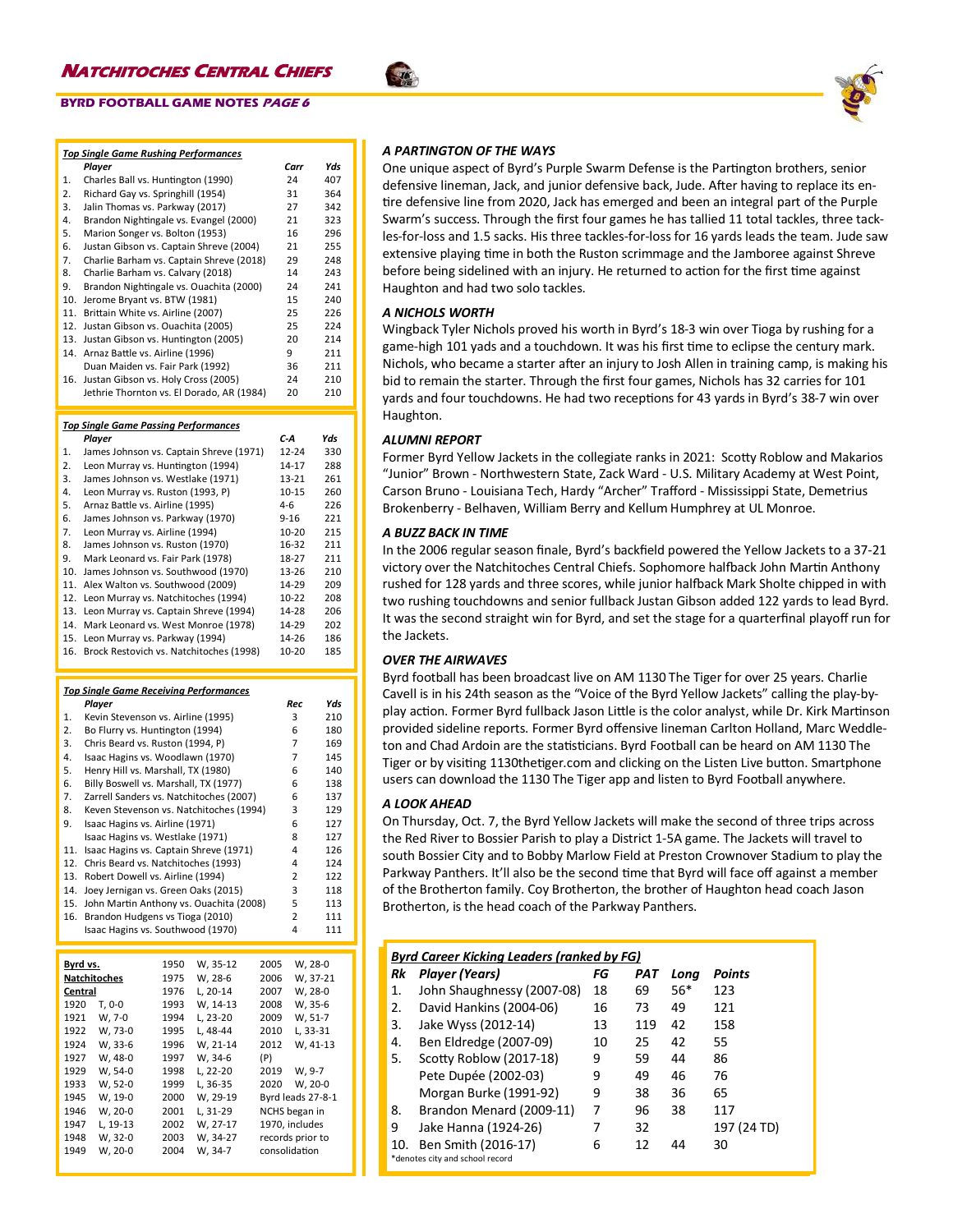### **BYRD FOOTBALL GAME NOTES PAGE 7**

### *THE LAST TIME IT HAPPENED…*

### *Kickoff Return for TD*

Byrd: 50, Mitchell Ramsey vs. Airline, 11/6/20 Opp: 77, Albert Quest, St. Augustine, 11/14/19

### *Punt Return for TD*

Byrd: 79, Mitchell Ramsey vs. Maumelle, Ark., 9/16/21 Opp: 44, Cade Stone, West Monroe, 9/1/12

### *Blocked Punt Return for TD*

Byrd: 12, Krishun Cash vs. Captain Shreve, 10/17/14 Opp: 0, T Gaines, Moss Point, 9/9/17

### *Interception Return for TD* Byrd: 31, Jayron Small vs. Southwood, 11/7/19 Opp: 15, Kai Thomas, Captain Shreve, 10/31/19

*Fumble Recovery Return for TD*

Byrd: 0, Andrew Burak vs. Southwood, 11/19/20 Opp: 20, Jackson Walker, Catholic, 12/27/20

### *Safety Recorded*

Byrd: Team, blocked punt out of end zone vs. Huntington, 9/2/21 Opp: Ball out of end zone, West Monroe, 10/23/09

*Shutout at Home* Byrd: 41-0 vs. Southwood, 10/5/18 Opp: 24-0 vs. West Monroe, 9/13/19 (neutral site)

### *Shutout on Road*

Byrd: 51-0 at Southwood, 11/19/20 Opp: 28-0 at Brother Martin, 9/6/19

### *Recorded A 2-Point Conversion*

Byrd: William Berry rush vs. Southwood, 11/7/19 Opp: Kamron Evans to Tahj Kochinsky, Huntington, 9/2/21

### *Blocked A Punt*

Byrd: Christian Jones vs. Huntington, 9/2/21 Opp: Laterious Pouncy, Airline, 11/18/11

### *Blocked A Field Goal or Extra Point*

Byrd: Brayden Hermes vs. Calvary, PAT, 10/1/20 Opp: Team, Catholic, PAT, 12/27/20

### *Missed An Extra Point Kick*

Byrd: 2, Matthew Booras vs. Tioga, 9/10/21 Opp: 1, Elinus Noel, John Curtis, 12/11/20

### *100-Yard Rushing Game*

Byrd: 133, Mitchell Ramsey vs. Haughton., 9/24/21 Opp: 105, Walter Samuel, East Ascension, 10/30/20

### *200-Yard Rushing Game*

Byrd: 206, Devon Strickland vs. Huntington, 9/2/21 Opp: 211, Eric Williams, Parkway, 10/13/17

### *300-Yard Rushing Game*

Byrd: 342, Jalin Thomas vs. Parkway, 10/13/17 Opp: None

### *100-Yard Passing Game*

Byrd: 115, Lake Lambert vs. Catholic, 12/27/20 Opp: 170, Gabe Sellers, Tioga, 9/10/21

### *200-Yard Passing Game*

Byrd: 209, Alex Walton vs. Southwood, 9/24/09 Opp: 266, Weston Pierce, Maumelle, Ark., 9/16/21

### *300-Yard Passing Game*

Byrd: 330, James Johnson vs. Captain Shreve, 1971 Opp: 303, Cade Hart, Calvary, 9/19/19

# *100-Yard Receiving Game*

Byrd: 118, Joey Jernigan vs. Green Oaks, 10/22/15 Opp: 155, Weston Pierce, Maumelle, Ark., 9/16/21

### *200-Yard Receiving Game*

Byrd: 210, Kevin Stevenson vs. Airline, 1995 Opp: None

### *60+ Yard Punt*

Byrd: 64, Scotty Roblow vs. Evangel, 11/16/18

Opp: 62, Ben Doughty, Tioga, 9/10/21



## *40+ Yard Field Goal* Byrd: 42, Michael Hamauei vs. Maumelle, Ark., 9/16/21 Opp: 44, Seth Green, Evangel, 11/4/16

*3 TDs Scored In A Game (Rush, Pass, Receiving, Return)* Byrd: Mitchell Ramsey, (2 rush, 1 return) vs. Maumelle, Ark., 9/16/21 Opp: Alex Garcia, (3 pass), Airline, 11/7/20

*4 TDs Scored In A Game (Rush, Pass, Receiving, Return)* Byrd: William Berry, (4 rush) vs. Airline, 11/7/20 Opp: Landry Lyddy, (4 pass) Calvary, 10/1/20

# *5+ TDs Scored In A Game (Rush, Pass, Receiving, Return)*

- Byrd: Xavier Long, (5 rush) vs. West Jefferson, 11/11/11 Opp: Chandler Fields, (5 pass), Rummel, 11/10/17
- 

# *Three Rushing TDs In A Game*

Byrd: Jason Little vs. Parkway, 10/22/20 Opp: Mahmood Bailey, St. Augustine, 11/14/19

### *Four Rushing TDs In A Game*

Byrd: William Berry vs. Airline, 11/7/20 Opp: Lavanta Gipson, Haughton, 9/22/17

### *Five Rushing TDs In A Game*

Byrd: Xavier Long vs. West Jefferson, 11/11/11 Opp: None

### *Three Passing TDs In A Game*

Byrd: Arnaz Battle vs. Airline, 1995 Opp: Alex Garcia, Airline, 11/7/20

### *Three Receiving TDs In A Game* Byrd: Kevin Stevenson vs. Airline, 1995

Opp: Ja'Marr Chase, Rummel, 11/10/17

# *Four Passing TDs In A Game*

Byrd: Arnaz Battle vs. Airline, 1995 Opp: Landry Lyddy, Calvary, 10/1/20

### *Four Receiving TDs In A Game*

Byrd: None Opp: Kendrick Aaron, Natchitoches Central, 11/5/10

### *TD Run 50-59 Yards*

Byrd: 58, Devon Strickland vs Huntington, 9/2/21

Opp: 54, Jalen Abraham, Evangel, 11/16/18

### *TD Run 60-69 Yards*

Byrd: 64, Mitchell Ramsey vs. Maumelle, Ark., 9/16/21 Opp: 63, Devin Simpson, Moss Point, 9/9/17

### *TD Run 70-79 Yards*

Byrd: 70, Javien Wilson vs. Southwood, 10/14/16 Opp: 74, Rovelle Young, Airline, 10/25/19

### *TD Run 80-89 Yards*

Byrd: 80, Tysen Hardman vs. East Ascension, 11/21/14 Opp: 80, Chris Smith, Brother Martin, 9/6/19

### *TD Run 90-99 Yards*

Byrd: 92, Louis Mills vs. Bastrop, 9/13/13

Opp: 96, Caylin Demars, Natchitoches, 10/3/19

### *TD Pass 50-59 Yards*

Byrd: 56, Cameron Felt to Lawson Jackson vs. Airline, 10/26/17

Opp: 57, Collin Rains to Joshua Sewell, Haughton, 9/24/21

### *TD Pass 60-69 Yards*

Byrd: 65, Cameron Felt to William Berry vs. St. Augustine, 11/14/19

Opp: 64, Landry Lyddy to Joseph Wilson, Calvary, 10/1/20

### *TD Pass 70-79 Yards*

- Byrd: 70, Lake Lambert to William Berry vs. East Ascension, 10/30/20
- Opp: 78, Daniel Beale to Tre' Benson, Catholic, 12/27/20

### *TD Pass 80-89 Yards*

Byrd: 84, Arnaz Battle to Kevin Stevenson vs. Airline, 1995 Opp: 86, Chase Fourcade to Steven Dunbar, Rummel, 12/12/13

### *TD Pass 90-99 Yards*

- Byrd: 98, Edgar Galloway to Dale Sandifer vs. Ruston, 1950
- Opp: 90, Darrius Grant to Laderrien Frierson, Captain Shreve, 9/27/18
	-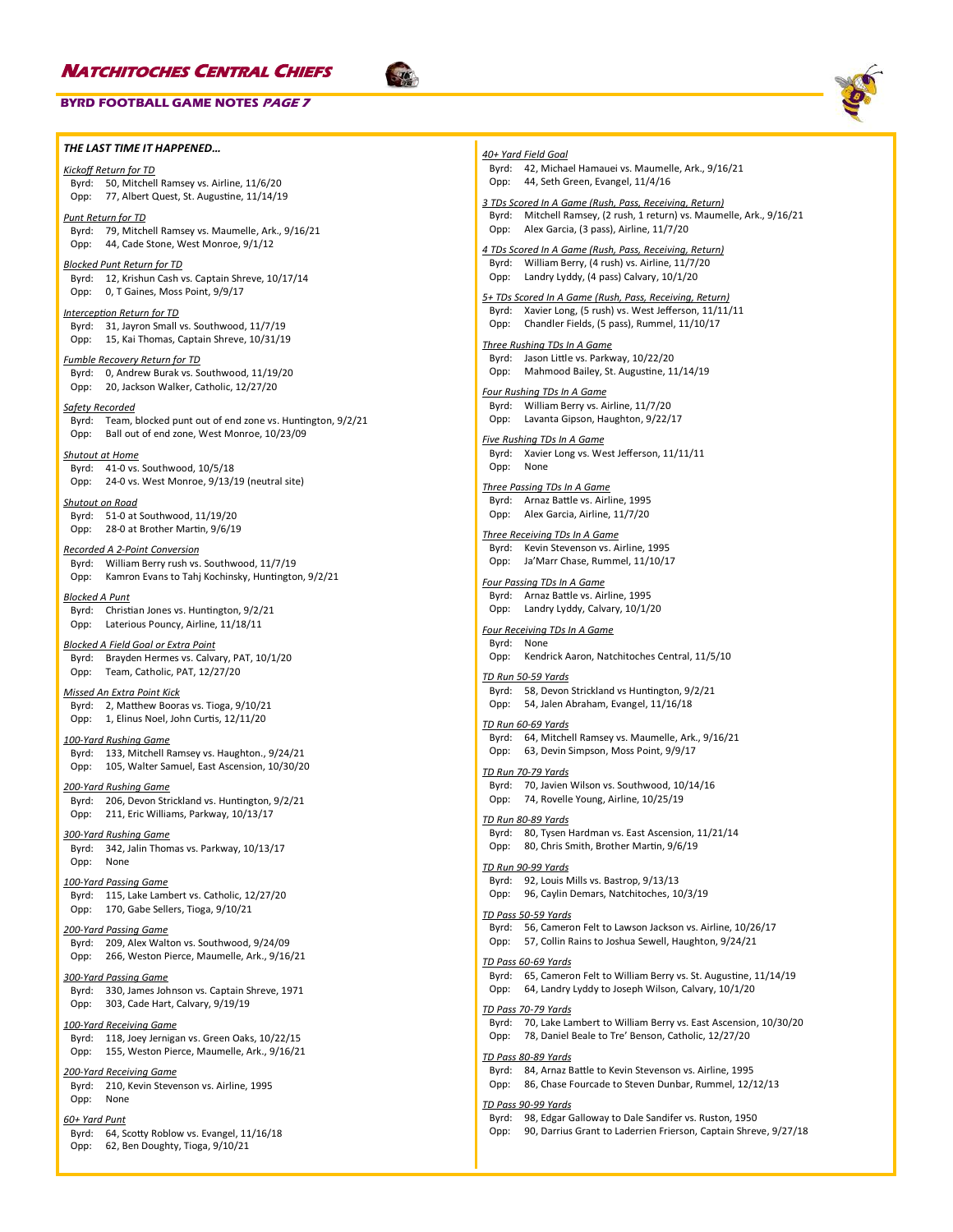



# *2021 POINTS OFF TURNOVERS*

 $\sqrt{2}$ 

| <b>Byrd-Forced Turnovers</b> |                                          |           |  |  |
|------------------------------|------------------------------------------|-----------|--|--|
| Game 1 . Huntington Raiders  |                                          |           |  |  |
|                              | Acquired Ensuing Drive                   | Result    |  |  |
| Fumble                       | 8 Plays, 67 Yards, 4:10 TOP              | Touchdown |  |  |
| Game 2 . Tioga Indians       |                                          |           |  |  |
|                              | Acquired Ensuing Drive                   | Result    |  |  |
| None                         |                                          |           |  |  |
| Game 3 • Maumelle Hornets    |                                          |           |  |  |
|                              | Acquired Ensuing Drive                   | Result    |  |  |
| None                         |                                          |           |  |  |
|                              | Game 4 . Haughton Buccaneers             |           |  |  |
|                              | Acquired Ensuing Drive                   | Result    |  |  |
|                              | Interception 4 Plays, 35 Yards, 1:24 TOP | Touchdown |  |  |
|                              | Fumble 6 Plays, 12 Yards, 3:03 TOP       | Touchdown |  |  |
|                              | Game 5 . Natchitoches Central Chiefs     |           |  |  |
|                              | Acquired Ensuing Drive                   | Result    |  |  |
| Game 6 . Parkway Panthers    |                                          |           |  |  |
|                              | Acquired Ensuing Drive                   | Result    |  |  |
| Game 7 • Benton Tigers       |                                          |           |  |  |
|                              | Acquired Ensuing Drive                   | Result    |  |  |
|                              |                                          |           |  |  |
| Game 8 . Airline Vikings     |                                          |           |  |  |
|                              | Acquired Ensuing Drive                   | Result    |  |  |
|                              | Game 9 . Captain Shreve Gators           |           |  |  |
|                              | Acquired Ensuing Drive                   | Result    |  |  |
|                              | Game 10 . Southwood Cowboys              |           |  |  |
|                              | Acquired Ensuing Drive                   | Result    |  |  |

**2021 Season Totals:** 5 Forced Turnovers – 3 TD, 0 FG, 0 Missed FGs, 2 Punts, 0 Turnovers, 0 End of Half, 0 Downs

| <b>Opponents-Forced Turnovers</b> |                                      |        |
|-----------------------------------|--------------------------------------|--------|
| Game 1 . Huntington Raiders       |                                      |        |
|                                   | Acquired Ensuing Drive               | Result |
| None                              |                                      |        |
| Game 2 . Tioga Indians            |                                      |        |
|                                   | Acquired Ensuing Drive               | Result |
| None                              |                                      |        |
| Game 3 . Maumelle Hornets         |                                      |        |
|                                   | Acquired Ensuing Drive               | Result |
| None                              |                                      |        |
|                                   | Game 4 . Haughton Buccaneers         |        |
|                                   | Acquired Ensuing Drive               | Result |
| None                              |                                      |        |
|                                   |                                      |        |
|                                   | Game 5 . Natchitoches Central Chiefs |        |
|                                   | Acquired Ensuing Drive               | Result |
|                                   |                                      |        |
| Game 6 . Parkway Panthers         |                                      |        |
|                                   | Acquired Ensuing Drive               | Result |
|                                   |                                      |        |
| Game 7 . Benton Tigers            |                                      |        |
|                                   | Acquired Ensuing Drive               | Result |
|                                   |                                      |        |
| Game 8 . Airline Vikings          |                                      |        |
|                                   | Acquired Ensuing Drive               | Result |
|                                   |                                      |        |
|                                   | Game 9 . Captain Shreve Gators       |        |
|                                   | Acquired Ensuing Drive               | Result |
|                                   |                                      |        |
|                                   | Game 10 . Southwood Cowboys          |        |

**2021 Season Totals:** 1 Forced Turnovers – 0 TD, 0 FG, 0 Missed FGs, 1 Punts, 0 Turnovers, 0 End of Half, 0 Downs

Acquired Ensuing Drive **Result** 

| LSWA Class 5A Poll (9/28/21) |                       |         |     |    |  |  |  |
|------------------------------|-----------------------|---------|-----|----|--|--|--|
| Rk                           | Team                  | W L     | Pts | PR |  |  |  |
| 1.                           | Catholic-BR (12)      | $4 - 0$ | 144 | 1  |  |  |  |
| 2.                           | Zachary               | $4 - 0$ | 129 | 2  |  |  |  |
| 3.                           | <b>Brother Martin</b> | $2 - 0$ | 113 | 3  |  |  |  |
| 4.                           | Ponchatoula           | $2 - 0$ | 98  | 4  |  |  |  |
| 5.                           | Alexandria            | $4 - 0$ | 79  | 5  |  |  |  |
| 6.                           | Acadiana              | $2 - 2$ | 73  | 6  |  |  |  |
| 7.                           | West Monroe           | $2 - 1$ | 70  | 7  |  |  |  |
| 8.                           | Captain Shreve        | $4 - 0$ | 65  | 8  |  |  |  |
| 9.                           | John Curtis           | $1 - 1$ | 47  | ٩  |  |  |  |
| 10.                          | Byrd                  | 4-0     | 42  | 10 |  |  |  |

**Others receiving votes:** Ruston 39, Destrehan 16, Rummel 10, Parkway 6, Dutchtown 5, Ouachita 5, Benton 2, Scotlandville 1.

| Geaux Preps Class 5A Poll (9/27/21) |                   |             |               |  |  |
|-------------------------------------|-------------------|-------------|---------------|--|--|
| Rk                                  | Team              | W-L         | PR            |  |  |
| 1                                   | Catholic-BR       | 4-0         | 1             |  |  |
|                                     | 2. Zachary        | 4-0         | $\mathcal{P}$ |  |  |
|                                     | 3. Ponchatoula    | $2 - 0$     | 3             |  |  |
|                                     | 4. Brother Martin | $2 - 0$     | 4             |  |  |
|                                     | 5. Acadiana       | $2 - 2$     | 5             |  |  |
| 6.                                  | C.E. Byrd         | 4-0         | 6             |  |  |
| $7_{\cdot}$                         | John Curtis       | $1 - 1$     | 7             |  |  |
| 8.                                  | Destrehan         | 1- $\Omega$ | 8             |  |  |
| ۹.                                  | West Monroe       | $2 - 1$     | 9             |  |  |
|                                     | 10. Ruston        | $3-1$       | 10            |  |  |

**First Five Out:** Captain Shreve, Alexandria, Dutchtown, Archbishop Rummel, Ouachita Parish

### *Crescent City Sports Class 5A Poll (9/26/21) Rk Team W-L*

| 1. Catholic (BR)  | $(4-0)$ |
|-------------------|---------|
| 2. Zachary        | $(4-0)$ |
| 3. Alexandria     | $(4-0)$ |
| 4. Ponchatoula    | $(2-0)$ |
| 5. Brother Martin | $(2-0)$ |
| 6. John Curtis    | $(1-1)$ |
| 7. Captain Shreve | $(4-0)$ |
| 8. West Monroe    | $(2-1)$ |
| 9. Acadiana       | $(2-2)$ |
| 10. Byrd          | $(4-0)$ |
|                   |         |

**Others to watch:** Destrehan (1-0), Ruston (3-1), Rummel (2-0), Natchitoches Central (4-0), Dutchtown (3-0), Northshore (3-0), Jesuit (1-1), Scotlandville (1-2), Live Oak (3-0), Parkway (3-1)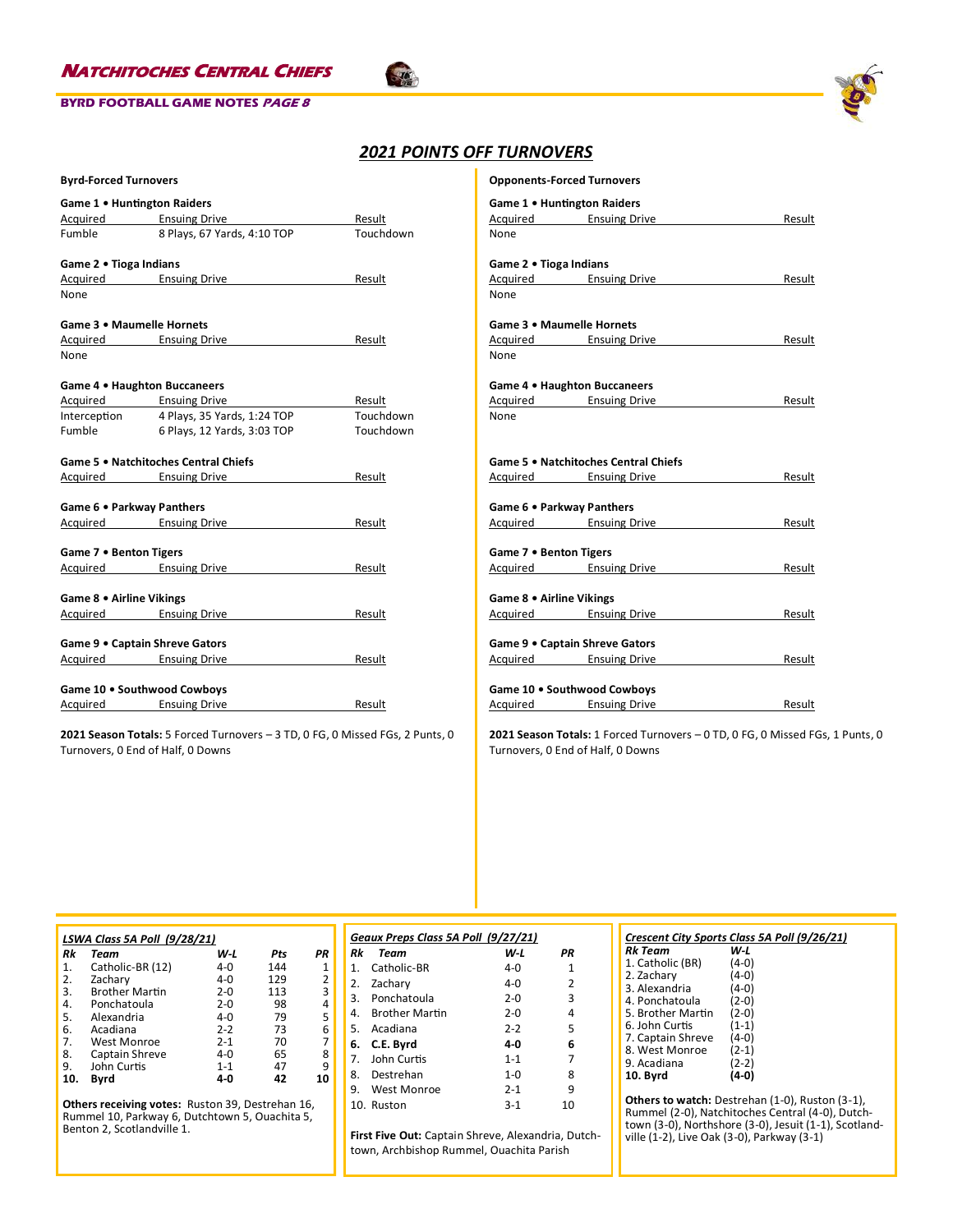### **BYRD FOOTBALL GAME NOTES PAGE 9**

| Byrd       | 23 |  | $-43$ |
|------------|----|--|-------|
| Huntington |    |  | $-14$ |

- BHS Tyler Nichols 22 run (Michael Hamauei kick)
- HHS Tre Carter 45 pass from Kamron Evans (rush failed)
- BHS Devon Strickland 7 run (Hamauei kick)
- BHS Devon Strickland 58 run (Hamauei kick)
- BHS Mitchell Ramsey 47 run (Hamauei kick)
- BHS Safety, punt blocked out of end zone
- BHS Dixon Poirier 1 run (Matthew Booras kick)
- BHS Poirier 2 run (kick failed)

HHS - Tahj Kochinsky 8 pass from Evans (Kochinsky pass from Evans)

|                     | <b>BHS</b>  | HHS        |
|---------------------|-------------|------------|
| <b>First Downs</b>  | 18          | 12         |
| Rushing Att - Yards | 55-442      | 24-120     |
| Passing Yards       | 9           | 137        |
| Passes (C-A-I)      | $1 - 2 - 0$ | $10-22-0$  |
| Punts-Avg.          | $1 - 31.0$  | $5 - 20.6$ |
| Fumbles-Lost        | $1 - 0$     | $1 - 1$    |
| Penalties-Yards     | $9 - 72$    | 6-84       |

### **Individual Leaders**

**Rushing** - BHS: Strickland 24-206, Ramsey 7-107, Lake Lambert 8-76, Nichols 5-29, Poirier 9-21, Walker Fox 1-6, Team 1 -(-3); HHS: Gabe Sparks 8-78, Demajah Riley 9-26, Zyion Claville 2-10, Nehemiah Barret 1-6, Carter 2-2, Evans 2-(-2). **Passing** - BHS: Lambert 1-2-0 9; HHS: Evans 10-22-0 137. **Receiving** - BHS: Logan Pons 1-9; HHS: Carter 4-75, Kochinsky 3-55, John Solaman 1-13, Tadarius Summage 1-0, Riley 1-(-6).

| Byrd     | 21 | 10 |  | $-38$ |
|----------|----|----|--|-------|
| Haughton |    |    |  | $-7$  |

BHS - Mitchell Ramsey 37 run (Michael Hamauei kick)

BHS - Tyler Nichols 4 run (Hamauei kick)

BHS - Logan Pons 2 run (Hamauei kick)

BHS - Ramsey 9 run (Hamauei kick)

HHS - Joshua Sewell 57 pass from Collin Rains (Caleb Ebarb kick)

BHS - Hamauei 37 field goal

BHS - Dixon Poirier 1 run (Hamauei kick)

**BHS HHS** First Downs 16 7 Rushing Att -Yards 50-282 26-42<br>Passing Yards 58 58 79 Passing Yards<br>
Passes (C-A-I) 5-8-0 11-18-2 Passes (C-A-I) 5-8-0 11-18-2<br>Punts-Avg. 3-40.3 4-36.8 Punts-Avg. Fumbles-Lost 1-1 1-1 1-1

Penalties-Yards 6-42 2-14

### **Individual Leaders**

**Rushing** - BHS: Ramsey 11-133, Pons 15-92, Poirier 13-45, Walker Fox 1-12, Josh Allen 1-1, J.D. Gallman 1-0, Nichols 8-(- 1); HHS - Rains 9-20, Landon Brossett 6-18, Tyler Rhodes 7- 15, Coleman Stafford 1-3, Bailey Felder 2-(-7), Jalen Lewis 1- (-7).

**Passing** - BHS: Pons 5-8-0 58; HHS - Rains 10-17-2 75, Lewis 1 -1-0 4.

**Receiving** - BHS: Nichols 2-43, Jackson Dufrene 2-9, Connor Ridenour 1-6; HHS - Lewis 3-8, Sewell 2-57, Tyson Kizzia 2-(- 5), Stafford 1-10, T. Rhodes 1-4, Adrian McClindon 1-4, Chan Lytle 1-1.

### *2021 YARDSTICKS*

| Tioga                                                                                                                                                        | 0 | з | 0     | 0          | -- 3  |
|--------------------------------------------------------------------------------------------------------------------------------------------------------------|---|---|-------|------------|-------|
| Byrd                                                                                                                                                         | 0 | 6 | 6     | 6          | -- 18 |
| BHS - Mitchell Ramsey 1 run (kick failed)<br>THS - Ben Doughty 27 field goal<br>BHS - Tyler Nichols 3 run (kick failed)<br>BHS - Nichols 2 run (rush failed) |   |   |       |            |       |
|                                                                                                                                                              |   |   | THS   | <b>BHS</b> |       |
| <b>First Downs</b>                                                                                                                                           |   |   | 13    | 17         |       |
| <b>Rushing Att -Yards</b>                                                                                                                                    |   |   | 20-55 | 57-344     |       |

| 1 11 J L LA UU V V 1 1 J | .          | . .         |
|--------------------------|------------|-------------|
| <b>Rushing Att-Yards</b> | 20-55      | 57-344      |
| Passing Yards            | 170        | 5           |
| Passes (C-A-I)           | 15-30-0    | $1 - 4 - 0$ |
| Punts-Avg.               | $4 - 37.2$ | $3 - 38.3$  |
| Fumbles-Lost             | $0 - 0$    | $0 - 0$     |
| Penalties-Yards          | $9 - 68$   | 8-106       |
|                          |            |             |

### **Individual Leaders**

**Rushing** - THS: Jeremiah Sellers 13-60, Gabe Sellers 7-(-5); BHS: Nichols 11-101, Ramsey 12-96, Lake Lambert 8-76, Dixon Poirier 7-77, Devon Strickland 14-46, Lake Lambert 8-15, Logan Pons 1-5, Walker Fox 1-3, Josh Allen 3-1. **Passing** - THS: Sellers 15-30-0 170; BHS: Lambert 1-4-0 5. **Receiving** - THS: Dylan Boyd 5-64, Michael Johnson 4-66, Joshua Loyd 3-25, Kobe Tilmon 3-15; BHS: Poirier 1-5.

| Maumelle |  |    | $-21$ |
|----------|--|----|-------|
| Byrd     |  | 14 | $-24$ |

BHS - Mitchell Ramsey 79 punt return (Michael Hamauei kick)

MHS - Roderick Watts 44 pass from Weston Pierce (John Bruchhagen kick)

BHS - Ramsey 64 run (Hamauei kick)

BHS - Ramsey 1 run (Hamauei kick)

MHS - Hunter Specht 14 pass from Pierce (Bruchhagen kick)

BHS - Hamauei 42 field goal

MHS - Pierce 1 run (Bruchhagen kick)

|                     | <b>MHS</b>    | <b>BHS</b>  |
|---------------------|---------------|-------------|
| <b>First Downs</b>  | 19            | 10          |
| Rushing Att - Yards | 26-89         | 43-221      |
| Passing Yards       | 266           | 8           |
| Passes (C-A-I)      | $21 - 31 - 0$ | $1 - 2 - 0$ |
| Punts-Avg.          | $4 - 32.8$    | $5 - 36.6$  |
| Fumbles-Lost        | $1 - 1$       | $0 - 0$     |
| Penalties-Yards     | $9 - 106$     | $8 - 83$    |

### **Individual Leaders**

**Rushing** - MHS: Jason Crawford 10-52, Specht 1-23, Jordan Candler 11-20, Pierce 4-(-6); BHS: Ramsey 9-102, Devon Strickland 14-65, Tyler Nichols 7-22, Josh Allen 1- 19, Dixon Poirier 5-10, Logan Pons 7-3.

**Passing** - MHS: Pierce 21-31-0 266; BHS: Pons 1-2-0 8. **Receiving** - MHS: Watts 11-55, Specht 6-88, Dez Williams 3-23, Candler 1-0; BHS: Jackson Dufrene 1-8.

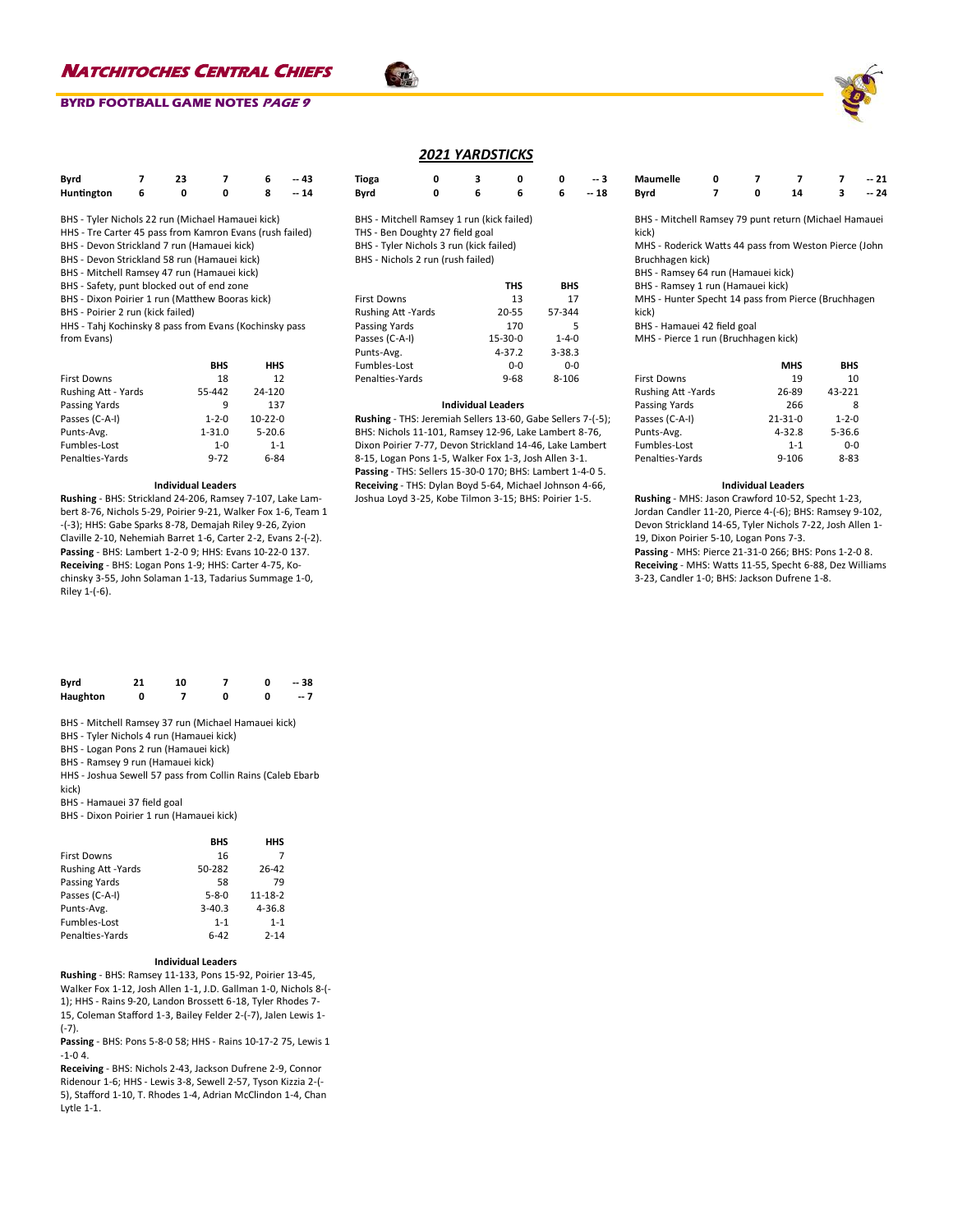

| $12-2$ | <b>Huntington Raiders</b><br>vs. Byrd  L, 43-14 |
|--------|-------------------------------------------------|
| 9/10   | at Mansfield  W, 40-20                          |
| 9/17   | at Parkway W, 38-31                             |
| 9/24   | vs. Loyola  W, 46-25                            |
| 10/1   |                                                 |
|        |                                                 |
|        | 10/14 at Woodlawn* 7 p.m.                       |
|        | 10/22 vs. Franklin Parish*  7 p.m.              |
|        | 10/29 at Minden*  7 p.m.                        |
|        |                                                 |
|        |                                                 |

| 9/3  | Tioga Indians<br>at Comeaux L, 21-20 |
|------|--------------------------------------|
| 9/10 | at Byrd L, 18-3                      |
| 9/17 | vs. Pineville W, 7-6                 |
| 9/24 | at Many L, 46-7                      |
|      |                                      |
|      |                                      |
|      | 10/15 vs. Bolton*  7 p.m.            |
|      |                                      |
|      | 10/29 vs. Leesville*  7 p.m.         |
|      | 11/5 at DeRidder* 7 p.m.             |
|      |                                      |

 $\frac{1}{\sqrt{2}}$ 

| 8/27 | <b>Maumelle Hornets</b><br>at Sylvan Hills  W, 31-21 |
|------|------------------------------------------------------|
|      |                                                      |
| 9/3  | vs. Robinson  L, 47-44 (OT)                          |
| 9/10 | at Vilonia L, 34-32                                  |
| 9/16 | at Byrd  L, 24-21                                    |
| 9/24 | at L.R. Christian*  L, 16-10                         |
| 10/1 | vs. Beebe*  7 p.m.                                   |
| 10/8 | at Jacksonville*  7 p.m.                             |
|      | 10/15 vs. Pulaski Academy* 7 p.m.                    |
|      | 10/22 at White Hall*  7 p.m.                         |
|      | 10/29 vs. Watson Chapel*  7 p.m.                     |
|      |                                                      |

| 9/3  | <b>Haughton Buccaneers</b><br>vs. Red River  W, 55-49 |
|------|-------------------------------------------------------|
| 9/10 | at Northwood L, 27-20                                 |
| 9/17 | vs. B.T.W.  W, 40-0                                   |
| 9/24 | vs. Byrd*  L, 38-7                                    |
| 10/1 |                                                       |
| 10/8 | at Airline*  7 p.m.                                   |
|      | 10/15 at Southwood*7 p.m.                             |
|      | 10/21 at Captain Shreve* 7 p.m.                       |
|      | 10/29 vs. Natchitoches*7 p.m.                         |
|      |                                                       |
|      |                                                       |

| 9/3  | <b>Natchitoches Chiefs</b><br>at WoodlawnW, 34-0 | 9/3 | <b>Parkway Panthers</b><br>at Minden  W, 45-14 |
|------|--------------------------------------------------|-----|------------------------------------------------|
| 9/9  | vs. Peabody  W, 41-14                            |     | 9/10 vs. North DeSoto  W, 42-13                |
| 9/17 | vs. West Ouachita W, 34-6                        |     | 9/17 vs. Huntington  L, 38-31                  |
| 9/24 | at Airline* W, 28-7                              |     | 9/24 at Benton*  W, 30-23                      |
| 10/1 |                                                  |     | 9/30 at Captain Shreve*  7 p.m.                |
|      | 10/8 vs. Southwood* 7 p.m.                       |     |                                                |
|      | 10/15 at Captain Shreve* 7 p.m.                  |     | 10/15 vs. Airline*  7 p.m.                     |
|      | 10/21 at Parkway*  7 p.m.                        |     | 10/21 at Natchitoches* 7 p.m.                  |
|      | 10/29 at Haughton*  7 p.m.                       |     | 10/29 at Southwood* 7 p.m.                     |
|      |                                                  |     | 11/5 vs. Haughton 7 p.m.                       |
|      |                                                  |     |                                                |

| 9/2 | <b>Benton Tigers</b><br>at Northwood  W, 12-7 |
|-----|-----------------------------------------------|
|     | 9/10 at Barbe W, 49-40                        |
|     | 9/17 vs. Richwood W, 41-12                    |
|     | 9/24 vs. Parkway*  L, 30-23                   |
|     |                                               |
|     | 10/8 at Captain Shreve*  7 p.m.               |
|     |                                               |
|     | 10/22 vs. Southwood*7 p.m.                    |
|     | 10/29 vs. Airline*  7 p.m.                    |
|     | 11/5 at Natchitoches*  7 p.m.                 |

| 9/3  | <b>Airline Vikings</b><br>vs. Ouachita L, 20-3 |
|------|------------------------------------------------|
| 9/10 | at Union Parish L, 43-20                       |
| 9/17 | at Ruston L, 50-0                              |
| 9/24 | vs. Natchitoches* L, 28-7                      |
| 9/30 | at Southwood* 7 p.m.                           |
|      | 10/8 vs. Haughton* 7 p.m.                      |
|      | 10/15 at Parkway* 7 p.m.                       |
|      |                                                |
|      | 10/29 at Benton* 7 p.m.                        |
|      | 11/5 at Captain Shreve* 7 p.m.                 |
|      |                                                |

|     | <b>Captain Shreve Gators</b>    |      | <b>Southwood Cowboys</b>           | <b>Week 4 Divis</b>                        |
|-----|---------------------------------|------|------------------------------------|--------------------------------------------|
| 9/3 | at North DeSoto  W, 30-9        | 9/3  | vs. Ouachita Christian L, 40-0     | Bro. Martin 20, Jes                        |
|     | 9/11 vs. Leesville  W, 54-0     | 9/10 | vs. Woodlawn  L, 20-16             | Catholic BR 39, Wa<br>Shaw 27, Holy Cros   |
|     | 9/17 vs. Union Parish W, 22-21  |      | 9/17 at L.C. College Prep  L, 37-0 | John Curtis 42, St.                        |
|     | 9/24 vs. Southwood*W, 2-0 (f)   |      | 9/24 vs. Capt. Shreve* L, 2-0 (f)  | Rummel 23, Calvar<br>St. Paul's 21, Slidel |
|     | 9/30 vs. Parkway*  7 p.m.       |      |                                    | Edna Karr 48, Scotl                        |
|     |                                 |      | 10/8 at Natchitoches* 7 p.m.       | Woodlawn (SHR) 2                           |
|     | 10/15 vs. Natchitoches*  7 p.m. |      | 10/15 vs. Haughton*7 p.m.          |                                            |
|     |                                 |      |                                    |                                            |
|     |                                 |      |                                    |                                            |
|     |                                 |      |                                    |                                            |
|     |                                 |      |                                    |                                            |

| <b>Week 4 Division 1 Scores</b>  |
|----------------------------------|
| Bro. Martin 20, Jesuit 14        |
| Catholic BR 39, Warren Easton 14 |
| Shaw 27, Holy Cross 13           |
| John Curtis 42, St. Augustine 16 |
| Rummel 23, Calvary 14            |
| St. Paul's 21, Slidell 10        |
| Edna Karr 48. Scotlandville 33   |
| Woodlawn (SHR) 22, McKinley 20   |
|                                  |

# *Week 5 Division 1 Matchups*

**10/1 Scotlandville** vs. De La Salle **10/1 Catholic BR** at Lafayette Chr. **10/1 McKinley** vs. Central Catholic **10/1 St. Paul's** at Hammond **10/1 Bro. Martin** vs. **St. Augustine 10/1 Holy Cross** vs. **Jesuit 10/1 John Curtis** open **10/2 Rummel** vs. **Shaw**

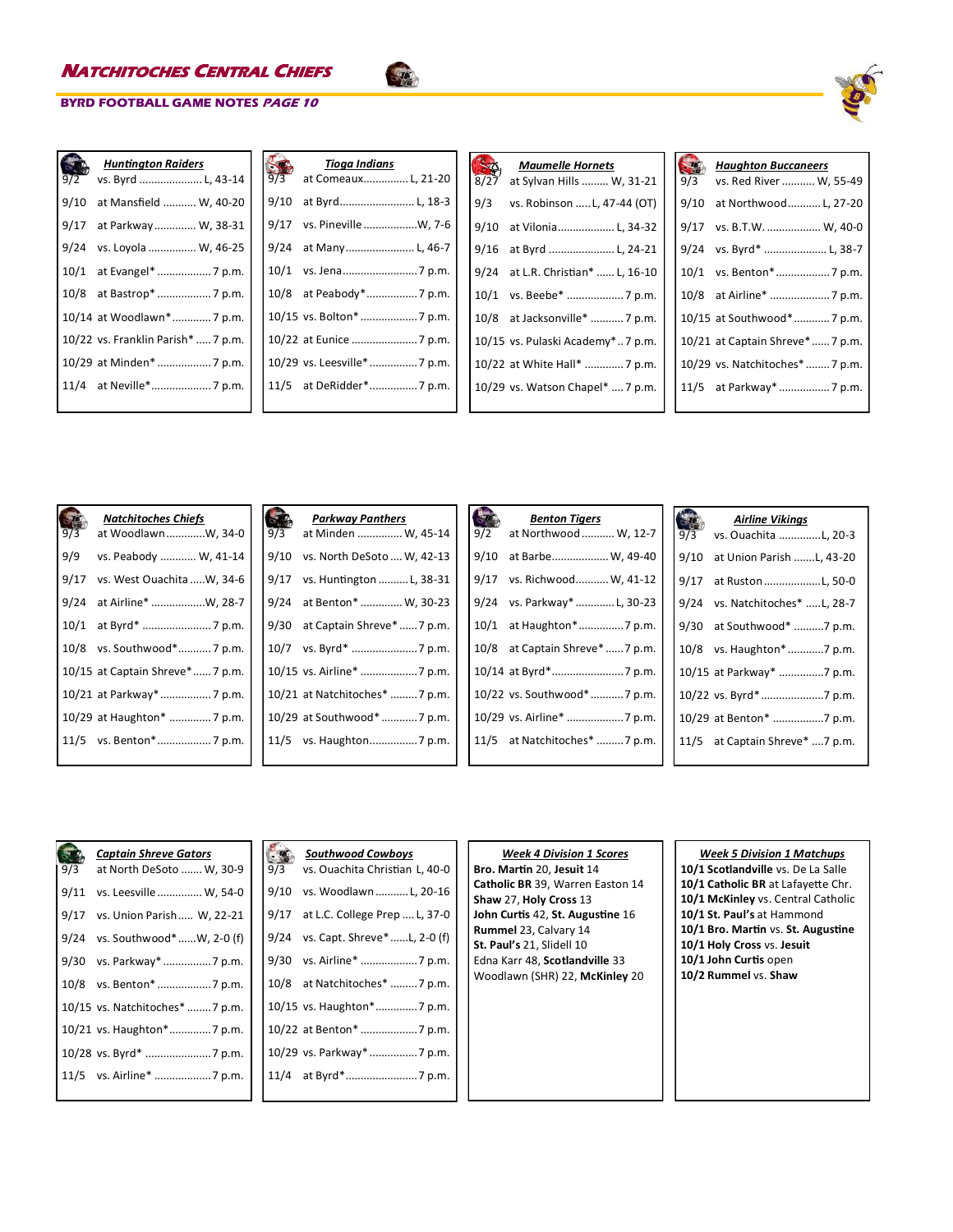

# *2021 BYRD YELLOW JACKETS FOOTBALL SCHEDULE AND RESULTS (4-0, 1-0)*

Sta

| <b>DATE</b>          | <b>OPPONENT</b>                  | <b>LOCATION</b>                  | <b>RESULTS</b> |                      |
|----------------------|----------------------------------|----------------------------------|----------------|----------------------|
| Thu., Sep. 2         | at Huntington Raiders            | <b>Independence Stadium</b>      | W, 43-14       |                      |
| <b>Fri., Sep. 10</b> | vs. Tioga Indians^               | <b>Independence Stadium</b>      | W, 18-3        |                      |
| Thu., Sep. 16        | vs. Maumelle, Ark. Hornets       | Lee Hedges Stadium               | W, 24-21       | $\mathfrak{D}$       |
| <b>Fri., Sep. 24</b> | at Haughton Buccaneers*          | <b>Harold Harlan Stadium</b>     | W, 38-7        |                      |
| Fri., Oct. 1         | vs. Natchitoches Central Chiefs* | Lee Hedges Stadium (HC)          | 7 p.m.         | $\frac{1}{2}$        |
| Thu., Oct. 7         | at Parkway Panthers*             | <b>Preston Crownover Stadium</b> | 7 p.m.         | 54                   |
| Thu., Oct. 14        | vs. Benton Tigers*               | Lee Hedges Stadium               | 7 p.m.         | $-1$                 |
| Fri., Oct. 22        | at Airline Vikings*              | <b>Airline Stadium</b>           | 7 p.m.         | $\frac{1}{\sqrt{2}}$ |
| Thu., Oct. 28        | vs. Captain Shreve Gators*       | Lee Hedges Stadium (Home)        | 7 p.m.         | $\frac{1}{2}$        |
| Thu., Nov. 4         | vs. Southwood Cowboys*           | Lee Hedges Stadium (Home)        | 7 p.m.         |                      |
| <b>Fri., Nov. 12</b> | <b>Division I Playoffs**</b>     | <b>TBA</b>                       | <b>TBA</b>     |                      |
|                      |                                  |                                  |                |                      |

**^ - Battle on the Border X**

**\* - District 1-5A games**

**HC - Homecoming**

**\*\* - Division I Playoffs**

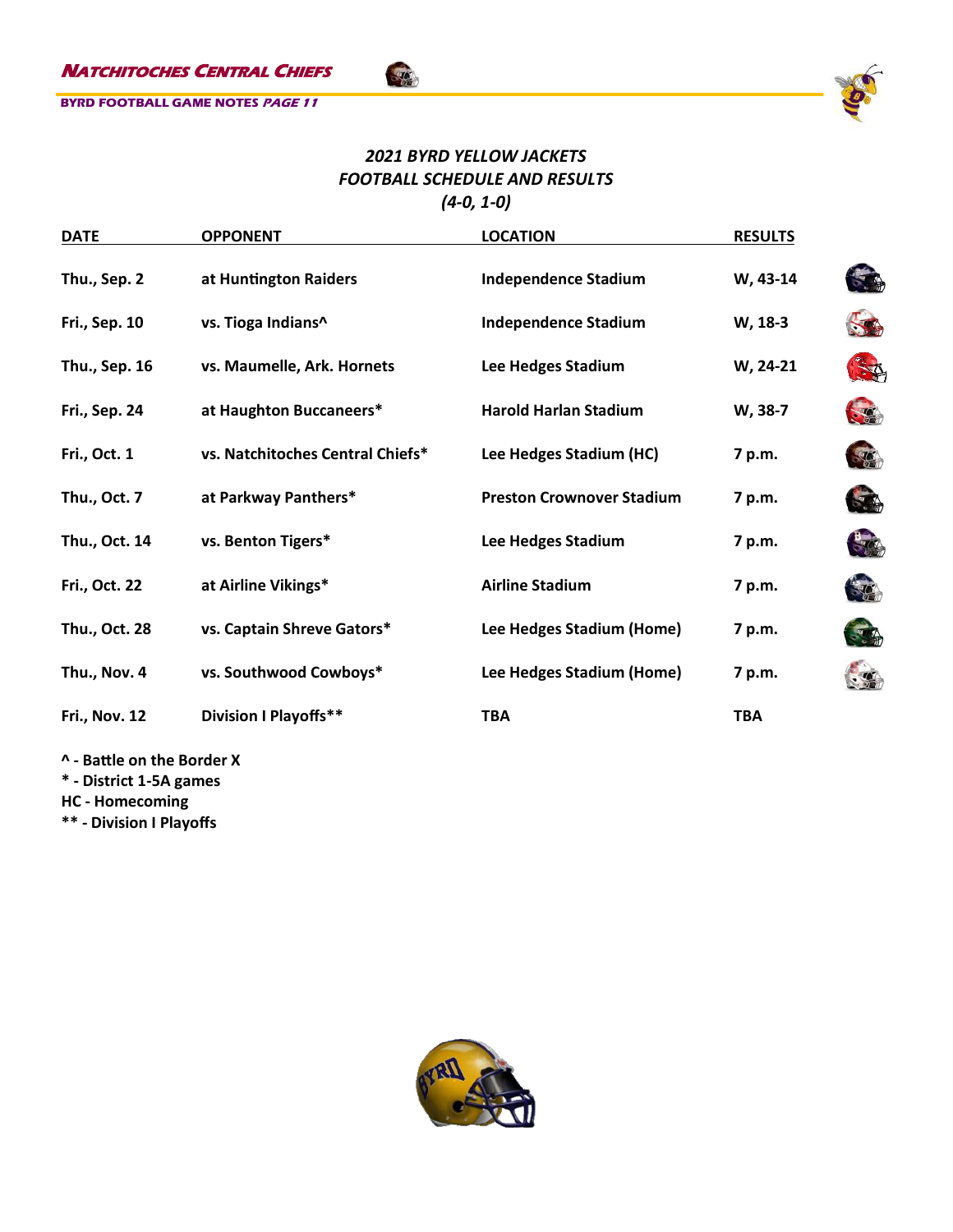### **BYRD FOOTBALL GAME NOTES PAGE 12**



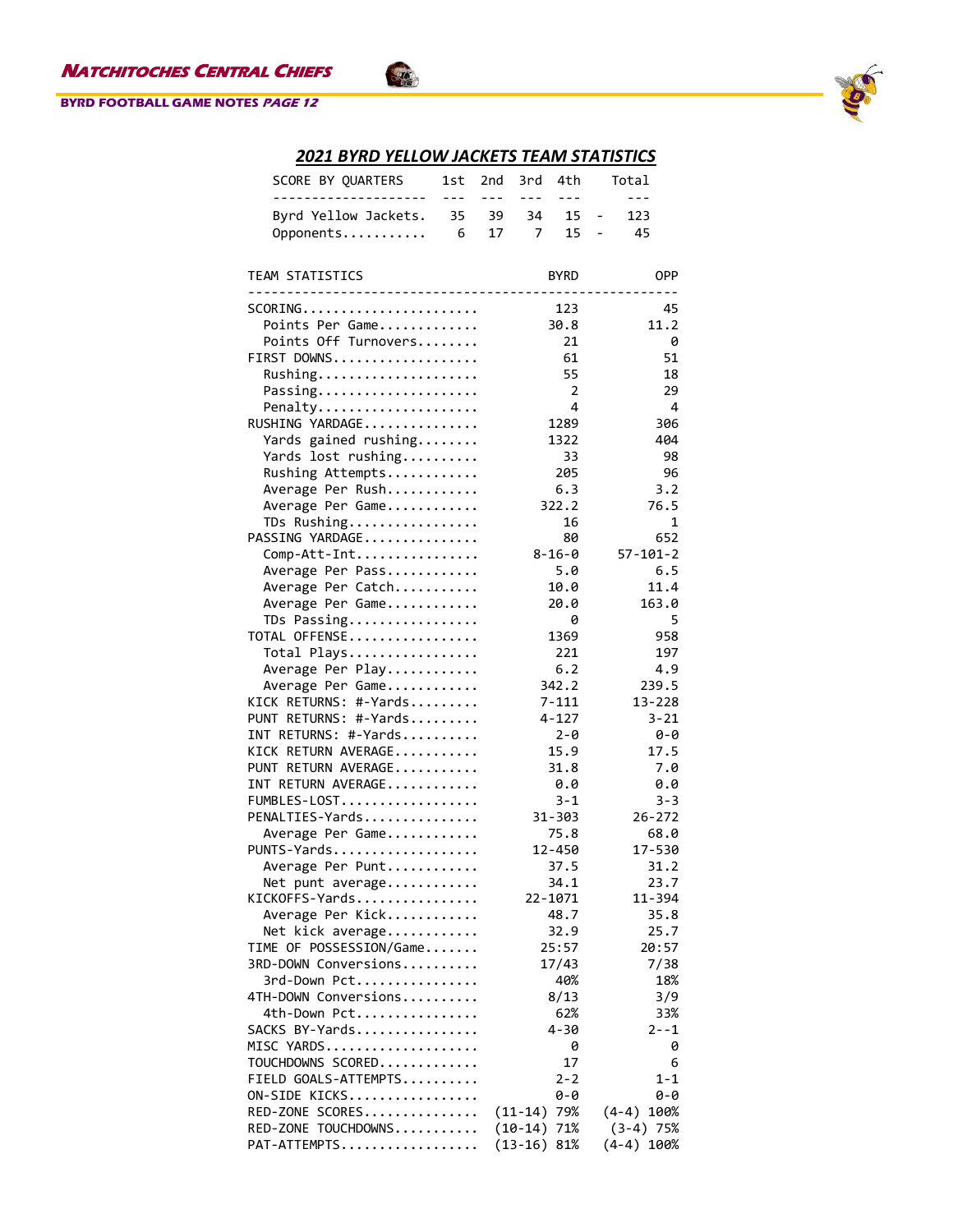



Sta

| RUSHING                                                                                                                                                                                                                                                |     |     |                     |      |   | GP Att Gain Loss Net Avg TD Long Avg/G                                                                             |  |      |      |
|--------------------------------------------------------------------------------------------------------------------------------------------------------------------------------------------------------------------------------------------------------|-----|-----|---------------------|------|---|--------------------------------------------------------------------------------------------------------------------|--|------|------|
| M. Ramsey<br>1. 2 39 440 2 438 11.2 6 64 109.5<br>1. 3 52 318 1 317 6.1 2 58 105.7<br>1. 2 58 105.7<br>1. 2 58 105.7<br>1. 2 58 105.7<br>1. 2 58 105.7<br>1. 2 58 105.7<br>1. 2 58 105.7<br>1. 2 58 105.7<br>1. 2 58 105.7<br>1. 2 58 105.7<br>1. 2 58 |     |     |                     |      |   |                                                                                                                    |  |      |      |
|                                                                                                                                                                                                                                                        |     |     |                     |      |   |                                                                                                                    |  |      |      |
|                                                                                                                                                                                                                                                        |     |     |                     |      |   |                                                                                                                    |  |      |      |
|                                                                                                                                                                                                                                                        |     |     |                     |      |   |                                                                                                                    |  |      |      |
| L. Pons                                                                                                                                                                                                                                                |     |     |                     |      |   |                                                                                                                    |  |      |      |
| L. Lambert                                                                                                                                                                                                                                             |     |     |                     |      |   | 4 23 101 1 100 4.3 1 35 25.0<br>2 16 96 5 91 5.7 0 49 45.5<br>3 3 21 0 21 7.0 0 12 7.0<br>3 5 22 1 21 4.2 0 19 7.0 |  |      |      |
| W. Fox                                                                                                                                                                                                                                                 |     |     |                     |      |   |                                                                                                                    |  |      |      |
| J. Allen                                                                                                                                                                                                                                               |     |     |                     |      |   |                                                                                                                    |  |      |      |
| 3. Allman 3 1 0 0 0 0.0 0 0.0                                                                                                                                                                                                                          |     |     |                     |      |   |                                                                                                                    |  |      |      |
|                                                                                                                                                                                                                                                        |     |     | $2 \quad 1 \quad 0$ |      |   | $3 - 3 - 3.0$ 0                                                                                                    |  |      |      |
| TEAM 2 1 0 3 -3 -3.0 0 0 -1.5<br>Total 4 205 1322 33 1289 6.3 16 64 322.2                                                                                                                                                                              |     |     |                     |      |   |                                                                                                                    |  |      |      |
| Opponents 4 96 404 98 306 3.2 1 23                                                                                                                                                                                                                     |     |     |                     |      |   |                                                                                                                    |  | 76.5 |      |
|                                                                                                                                                                                                                                                        |     |     |                     |      |   |                                                                                                                    |  |      |      |
| GP Effic Cmp-Att-Int Pct Yds TD Lng Avg/G<br>PASSING                                                                                                                                                                                                   |     |     |                     |      |   |                                                                                                                    |  |      |      |
|                                                                                                                                                                                                                                                        |     |     |                     |      |   |                                                                                                                    |  |      |      |
| 4 115.44 6-10-0 60.0 66 0 26<br>L. Pons                                                                                                                                                                                                                |     |     |                     |      |   |                                                                                                                    |  |      | 16.5 |
|                                                                                                                                                                                                                                                        |     |     |                     |      |   |                                                                                                                    |  |      |      |
| L. Lambert 2 52.93 2-6-0 33.3 14 0 9 7.0<br>Total 4 92.00 8-16-0 50.0 80 0 26 20.0                                                                                                                                                                     |     |     |                     |      |   |                                                                                                                    |  |      |      |
| Opponents 4 123.04 57-101-2 56.4 652 5 57 163.0                                                                                                                                                                                                        |     |     |                     |      |   |                                                                                                                    |  |      |      |
|                                                                                                                                                                                                                                                        |     |     |                     |      |   |                                                                                                                    |  |      |      |
| GP No. Yds Avg TD Long Avg/G<br>RECEIVING                                                                                                                                                                                                              |     |     |                     |      |   |                                                                                                                    |  |      |      |
| 1. Dufrene 3 3 17 5.7 0 8 5.7<br>1. Nichols 4 2 43 21.5 0 26 10.8<br>1. Pons 4 1 9 9.0 0 9 2.2<br>2. Ridenour 4 1 6 6.0 0 6 1.5<br>1. Poirier 4 1 5 5.0 0 5 1.2<br>1. Total 4 8 80 10.0 0 26 20.0<br>0pponents 4 57 652 11                             |     |     |                     |      |   |                                                                                                                    |  |      |      |
|                                                                                                                                                                                                                                                        |     |     |                     |      |   |                                                                                                                    |  |      |      |
|                                                                                                                                                                                                                                                        |     |     |                     |      |   |                                                                                                                    |  |      |      |
|                                                                                                                                                                                                                                                        |     |     |                     |      |   |                                                                                                                    |  |      |      |
|                                                                                                                                                                                                                                                        |     |     |                     |      |   |                                                                                                                    |  |      |      |
|                                                                                                                                                                                                                                                        |     |     |                     |      |   |                                                                                                                    |  |      |      |
|                                                                                                                                                                                                                                                        |     |     |                     |      |   |                                                                                                                    |  |      |      |
|                                                                                                                                                                                                                                                        |     |     |                     |      |   |                                                                                                                    |  |      |      |
| PUNT RETURNS No. Yds Avg TD Long                                                                                                                                                                                                                       |     |     |                     |      |   |                                                                                                                    |  |      |      |
|                                                                                                                                                                                                                                                        |     |     |                     |      |   |                                                                                                                    |  |      |      |
| M. Ramsey 3 121 40.3 1 79<br>C. Jones 1 6 6.0 0 0                                                                                                                                                                                                      |     |     |                     |      |   |                                                                                                                    |  |      |      |
|                                                                                                                                                                                                                                                        |     |     |                     |      |   | -79                                                                                                                |  |      |      |
| Total 4 127 31.8 1<br>Opponents 3 21 7.0 0                                                                                                                                                                                                             |     |     |                     |      |   |                                                                                                                    |  |      |      |
|                                                                                                                                                                                                                                                        |     |     |                     |      |   | -21                                                                                                                |  |      |      |
| INTERCEPTIONS No. Yds Avg TD Long                                                                                                                                                                                                                      |     |     |                     |      |   |                                                                                                                    |  |      |      |
| ----------------------                                                                                                                                                                                                                                 |     |     |                     |      |   |                                                                                                                    |  |      |      |
|                                                                                                                                                                                                                                                        |     |     |                     |      |   | 0                                                                                                                  |  |      |      |
| 1. Jordan 1 0 0.0 0<br>R. Todd 1 0 0.0 0                                                                                                                                                                                                               |     |     |                     |      |   | 0                                                                                                                  |  |      |      |
|                                                                                                                                                                                                                                                        |     |     |                     |      |   | 0                                                                                                                  |  |      |      |
| Total 2 0 0.0 0<br>Opponents 0 0 0.0 0                                                                                                                                                                                                                 |     |     |                     |      |   | 0                                                                                                                  |  |      |      |
|                                                                                                                                                                                                                                                        |     |     |                     |      |   |                                                                                                                    |  |      |      |
| KICK RETURNS No. Yds Avg TD Long                                                                                                                                                                                                                       |     |     |                     |      |   |                                                                                                                    |  |      |      |
|                                                                                                                                                                                                                                                        |     |     |                     |      |   |                                                                                                                    |  |      |      |
| M. Ramsey                                                                                                                                                                                                                                              | 2   |     | 27                  | 13.5 | 0 | 15                                                                                                                 |  |      |      |
| Poirier<br>D.                                                                                                                                                                                                                                          | 2   |     | 13                  | 6.5  | 0 | 7                                                                                                                  |  |      |      |
| L.<br>Pons                                                                                                                                                                                                                                             | 1   |     | 16                  | 16.0 | 0 | 16                                                                                                                 |  |      |      |
| c.<br>Jones                                                                                                                                                                                                                                            | 1   |     | 30                  | 30.0 | 0 | 30                                                                                                                 |  |      |      |
| Strickland<br>D.                                                                                                                                                                                                                                       | 1   |     | 25                  | 25.0 | 0 | 25                                                                                                                 |  |      |      |
| Total                                                                                                                                                                                                                                                  | 7   | 111 |                     | 15.9 | 0 | 30                                                                                                                 |  |      |      |
| Opponents                                                                                                                                                                                                                                              | 13  | 228 |                     | 17.5 | 0 | 53                                                                                                                 |  |      |      |
| <b>FUMBLE RETURNS</b>                                                                                                                                                                                                                                  | No. | Yds |                     |      |   | Avg TD Long                                                                                                        |  |      |      |
| . <u>.</u> .                                                                                                                                                                                                                                           |     |     |                     |      |   |                                                                                                                    |  |      |      |
| Total                                                                                                                                                                                                                                                  | 0   |     | 0                   | 0.0  | 0 | 0                                                                                                                  |  |      |      |
| Opponents                                                                                                                                                                                                                                              | 0   |     | 0                   | 0.0  | 0 | 0                                                                                                                  |  |      |      |

| <b>SCORING</b>                                                                                         |                |                                                           |          |                                                  |                           |                                              |                        |            |              | TD FGs Kick Rush Rcv Pass DXP Saf Points |
|--------------------------------------------------------------------------------------------------------|----------------|-----------------------------------------------------------|----------|--------------------------------------------------|---------------------------|----------------------------------------------|------------------------|------------|--------------|------------------------------------------|
| M. Ramsey                                                                                              |                | $70-0$ $0-0$                                              |          |                                                  | 0-0                       |                                              | 0 0-0                  | 0          | 0            | 42                                       |
| T. Nichols                                                                                             |                |                                                           |          |                                                  | $\theta - \theta$         |                                              | $0 0 - 0$              | 0          | 0            | 24                                       |
| D. Poirier                                                                                             |                |                                                           |          |                                                  |                           |                                              | 0-0 0 0-0              | 0          | 0            | 18                                       |
| M. Hamauei                                                                                             |                | $0 \t2 - 2 \t12 - 12$                                     |          |                                                  |                           |                                              | $0 - 0$ 0 $0 - 0$      | 0          | 0            | 18                                       |
| D. Strickland $2 \quad 0-0 \quad 0-0$                                                                  |                |                                                           |          |                                                  |                           |                                              | 0-0 0 0-0<br>0-0 0 0-0 | 0          | 0            | 12                                       |
| L. Pons                                                                                                |                | $1 \ 0 - 0$                                               |          | 0-0                                              |                           |                                              |                        | 0          | 0            | 6                                        |
| <b>TEAM</b>                                                                                            |                | $0 - 0$                                                   |          | $0 - 0$                                          |                           |                                              | $0 - 0$ 0 $0 - 0$      | $\Theta$   | $\mathbf{1}$ | $\overline{2}$                           |
| M. Booras                                                                                              |                |                                                           |          |                                                  |                           |                                              |                        | 0          | 0            | 1                                        |
| L. Lambert                                                                                             |                |                                                           |          |                                                  |                           |                                              |                        | 0          | 0            | 0                                        |
| Total                                                                                                  |                |                                                           |          |                                                  |                           |                                              |                        | $\Theta$   | $\mathbf{1}$ | 123                                      |
| Opponents $6 \t 1-1 \t 4-4$                                                                            |                |                                                           |          |                                                  |                           |                                              | $0 - 1$ 1 1 - 1        | 0          | 0            | 45                                       |
| TOTAL OFFENSE G Plays Rush Pass Total Avg/G                                                            |                |                                                           |          |                                                  |                           |                                              |                        |            |              |                                          |
| ----------------<br>$\overline{4}$<br>M. Ramsey                                                        |                |                                                           | 39 438 0 |                                                  |                           | 438 109.5                                    |                        |            |              |                                          |
| D. Strickland 3                                                                                        |                |                                                           | 52 317   | 0                                                |                           | 317 105.7                                    |                        |            |              |                                          |
| L. Pons                4        33    100      66<br>D. Poirier             4        34    153       0 |                |                                                           |          |                                                  |                           | 166 41.5                                     |                        |            |              |                                          |
|                                                                                                        |                |                                                           |          |                                                  |                           | 153 38.2                                     |                        |            |              |                                          |
| T. Nichols                                                                                             |                | $4$ $31$ $151$ $8$ $151$ $37.8$                           |          |                                                  |                           |                                              |                        |            |              |                                          |
| L. Lambert                                                                                             |                |                                                           |          |                                                  |                           |                                              |                        |            |              |                                          |
| J. Allen                                                                                               |                |                                                           |          |                                                  |                           |                                              |                        |            |              |                                          |
| W. Fox                                                                                                 |                | 2 22 91 14 105 52.5<br>3 5 21 0 21 7.0<br>3 3 21 0 21 7.0 |          |                                                  |                           |                                              |                        |            |              |                                          |
|                                                                                                        |                |                                                           |          | $\theta$                                         |                           | $-3 - 1.5$                                   |                        |            |              |                                          |
|                                                                                                        |                |                                                           |          |                                                  |                           | 1369 342.2                                   |                        |            |              |                                          |
| TEAM 2 1 -3 0<br>Total 4 221 1289 80<br>Opponents 4 197 306 652                                        |                |                                                           |          |                                                  | 958 239.5                 |                                              |                        |            |              |                                          |
| ALL PURPOSE G Rush Rec PR KOR                                                                          |                |                                                           |          |                                                  |                           |                                              | IR Tot Avg/G           |            |              |                                          |
| M. Ramsey 4 438 0                                                                                      |                |                                                           |          | 121                                              | 27                        |                                              | 0                      | 586 146.5  |              |                                          |
| D. Strickland<br>—                                                                                     |                |                                                           |          |                                                  | $\frac{25}{2}$            |                                              | 0                      | 342 114.0  |              |                                          |
| T. Nichols                                                                                             |                | 3 317 0 0<br>4 151 43 0                                   |          |                                                  | $\frac{25}{0}$            |                                              | 0                      | 194 48.5   |              |                                          |
| D. Poirier                                                                                             | $\overline{4}$ | 153 5                                                     |          | 0                                                | 13                        |                                              | 0                      | 171 42.8   |              |                                          |
| L. Pons                                                                                                | $\overline{4}$ | $\begin{array}{c} 100 \\ 91 \end{array}$                  |          |                                                  | $\frac{16}{1}$            |                                              | 125<br>0               | 31.2       |              |                                          |
| L. Lambert                                                                                             |                | 2 91                                                      |          | $\begin{matrix} 9 & & 0 \\ 0 & & 0 \end{matrix}$ | $\overrightarrow{\theta}$ |                                              | 0 91 45.5              |            |              |                                          |
| C. Jones                                                                                               |                | $4 \theta$                                                |          | $\theta$ 6                                       | 30                        |                                              | 0, 36, 9.0             |            |              |                                          |
| J. Allen                                                                                               |                |                                                           | $\theta$ | 0                                                | $\overline{9}$            |                                              |                        |            |              |                                          |
| W. Fox                                                                                                 |                | $\begin{array}{ccc} 3 & 21 \\ 3 & 21 \end{array}$         | 0        | 0                                                | 0                         |                                              | 0 21 7.0<br>0 21 7.0   |            |              |                                          |
| J. Dufrene                                                                                             |                | $3 \theta$                                                | 17       | 0                                                | $\theta$                  |                                              | 0 17 5.7               |            |              |                                          |
| C. Ridenour                                                                                            | $\overline{4}$ | 0                                                         | - 6      | 0                                                |                           | $\begin{matrix} 0 & 0 \\ 0 & 0 \end{matrix}$ |                        | 6 1.5      |              |                                          |
| <b>TEAM</b>                                                                                            |                | $2^{\circ}$<br>$-3$                                       | 0        | 0                                                | 0                         |                                              | 0                      | $-3 - 1.5$ |              |                                          |
| Total                                                                                                  |                | 4 1289                                                    | 80       | 127                                              | 111                       |                                              | 0 1607 401.8           |            |              |                                          |
| Opponents                                                                                              | $\overline{4}$ | 306                                                       | 652      | 21                                               | 228                       |                                              | 0 1207 301.8           |            |              |                                          |
|                                                                                                        |                |                                                           |          |                                                  |                           |                                              |                        |            |              |                                          |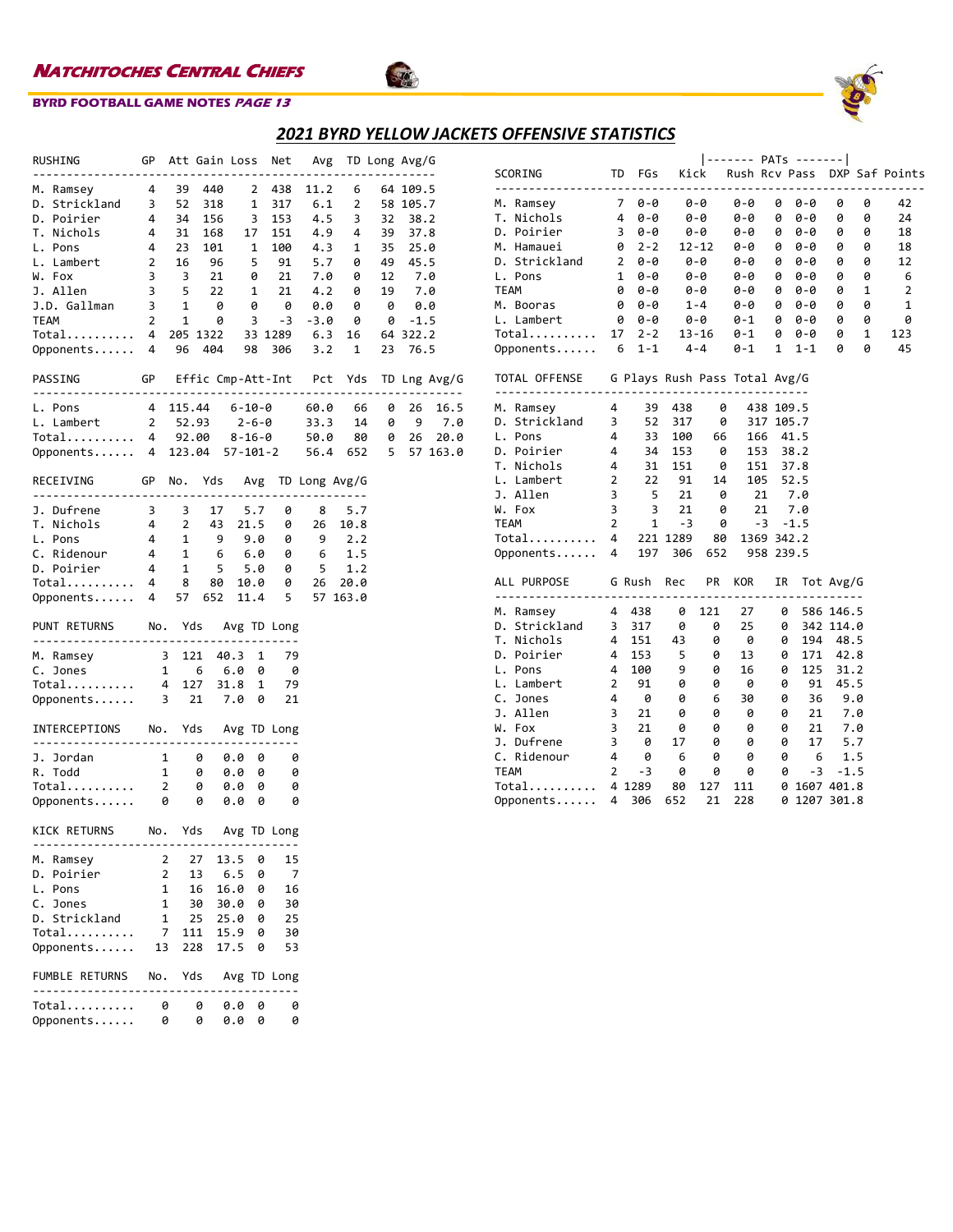

# *2021 BYRD YELLOW JACKETS DEFENSIVE STATISTICS*

|                                |              |                |                |                   | --------Tackles--------   -Sacks-   ---Pass Def---   -Fumbles-  Blkd |            |              |                |                                             |   |              |
|--------------------------------|--------------|----------------|----------------|-------------------|----------------------------------------------------------------------|------------|--------------|----------------|---------------------------------------------|---|--------------|
| DEFENSIVE LEADERS              |              |                |                | GP Solo Ast Total | TFL/Yds                                                              |            |              |                | No-Yds Int-Yds BrUp QBH Rcv-Yds FF Kick Saf |   |              |
|                                |              |                |                |                   |                                                                      |            |              |                |                                             |   |              |
| B. Brossette<br>9              | 4            | 22             | 8              | 30                |                                                                      |            |              | 1              |                                             |   |              |
| R. Todd<br>6                   | 4            | 14             | 5              | 19                | $2.0 - 7$                                                            | $1.0 - 4$  | $1 - \theta$ | 4              |                                             |   |              |
| 15 W. Whitman                  | 4            | 13             | 5              | 18                | $1.0 - 3$                                                            |            | $\bullet$    | $\overline{2}$ |                                             |   |              |
| 39 C. Jones                    | 4            | 13             | 3              | 16                | $1.0 - 7$                                                            |            |              |                |                                             | 1 |              |
| J. Lacour<br>8                 | 4            | 12             | 3              | 15                |                                                                      |            |              | 3              |                                             |   |              |
| 21 J. Jordan                   | 4            | 9              | $\overline{2}$ | 11                |                                                                      |            | $1 - \theta$ |                |                                             |   |              |
| Ja. Partington<br>$\mathbf{1}$ | 4            | 6              | 5              | 11                | $3.0 - 16$                                                           | $1.5 - 8$  |              |                |                                             |   |              |
| 90 I. Ford                     | 4            | 10             |                | 10                | $3.0 - 15$                                                           | $1.0 - 10$ |              | 1              |                                             |   |              |
| 99 B. Martinson                | 4            | $\overline{7}$ | 2              | 9                 | $1.0 - 2$                                                            |            |              |                |                                             |   |              |
| 35 A. Sollazzo                 | 4            | 6              | 2              | 8                 | $1.0 - 4$                                                            |            |              |                |                                             |   |              |
| 14 L. Taylor                   | 4            | 5              | $\mathbf{1}$   | 6                 | $\bullet$                                                            |            |              | $\mathbf{1}$   | $1 - \theta$                                |   |              |
| 93 B. Belanger                 | 4            | 4              | 2              | 6                 | $1.0 - 8$                                                            | $1.0 - 8$  |              |                |                                             |   |              |
| 58 C. Wibben                   | 2            | 4              | $\overline{2}$ | 6                 | $2.0 - 11$                                                           |            |              |                |                                             |   |              |
| 23 W. Watkins                  | 4            | 6              |                | 6                 | $1.0 - 6$                                                            |            |              | $\overline{2}$ |                                             |   |              |
| 95 L. Trosclair                | 4            | 4              |                | 4                 |                                                                      |            |              |                |                                             |   |              |
| 92 J. Myles                    | 1            | $\mathbf{1}$   | $\mathbf{1}$   | $\overline{2}$    | $1.0 - 2$                                                            |            |              |                |                                             |   |              |
| 25 Ju. Partington              | $\mathbf{1}$ | $\overline{2}$ |                | $\overline{2}$    |                                                                      |            |              |                |                                             |   |              |
| 24 P. Stephens                 | 3            | 1              | 1              | $\overline{2}$    |                                                                      |            |              |                |                                             |   |              |
| 36 J. Davis                    | 1            | $\mathbf{1}$   |                | 1                 |                                                                      |            |              |                |                                             |   |              |
| 16 B. Daniels                  | 1            | $\mathbf{1}$   |                | 1                 |                                                                      |            |              |                |                                             |   |              |
| 19 R. Sepulvado                | 2            |                | 1              | 1                 |                                                                      |            |              |                |                                             |   |              |
| 46 A. Fullwood                 | 1            |                | 1              | $\mathbf{1}$      |                                                                      |            |              |                |                                             |   |              |
| 45 J. Rushing                  | 1            | 1              |                | 1                 | $1.0 - 3$                                                            |            |              |                |                                             |   |              |
| 13 J. Dufrene                  | 3            | $\mathbf{1}$   |                | 1                 |                                                                      |            |              |                |                                             |   |              |
| 40 G. Gulett                   | 1            | $\mathbf{1}$   |                | 1                 |                                                                      |            |              |                |                                             |   |              |
| 4 T. Poland                    | 2            | 1              |                | 1                 |                                                                      |            |              |                |                                             |   |              |
| 30 D. Poirier                  | 4            | 1              |                | 1                 |                                                                      |            |              |                |                                             |   |              |
| 7 M. Ramsey                    | 4            | $\mathbf{1}$   |                | 1                 |                                                                      |            |              |                |                                             |   |              |
| TM TEAM                        | 2            |                |                |                   |                                                                      |            |              |                | $2 - \theta$                                |   | 1            |
| Total                          | 4            | 147            | 44             | 191               | $18 - 84$                                                            | $4 - 30$   | 2-0          | 14             | $3 - 0$                                     | 1 | $\mathbf{1}$ |
| Opponents                      | 4            | 170            | 61             | 231               | $12 - 19$                                                            | $2 - -1$   |              | 2              | $1 - \theta$                                |   |              |

Sto

# *2021 BYRD YELLOW JACKETS KICKING STATISTICS*

| FIELD GOALS                                            | FGM-FGA Pct 01-19 20-29 30-39 40-49 50-99 Lg Blk |               |     |                     |                          |                  |     |    |          | PUNTING            |              | No. Yds    | Avg Long     |              | TB  | FC I20 Blkd    |          |          |
|--------------------------------------------------------|--------------------------------------------------|---------------|-----|---------------------|--------------------------|------------------|-----|----|----------|--------------------|--------------|------------|--------------|--------------|-----|----------------|----------|----------|
| M. Hamauei                                             |                                                  | $2 - 2$ 100.0 | 0-0 | 0-0                 | $1 - 1$                  | $1 - 1$          | 0-0 | 42 | <b>0</b> | M. Booras<br>Total | 12<br>12     | 450<br>450 | 37.5<br>37.5 | 46<br>46     |     | $\mathcal{P}$  | 4<br>4   | - 0<br>0 |
| FG SEQUENCE                                            |                                                  |               |     | Byrd Yellow Jackets |                          | <b>OPPONENTS</b> |     |    |          | Opponents          | 17           | 530        | 31.2         | 62           | ø   | $\overline{2}$ | 3        | 1        |
| Huntington Raiders                                     |                                                  |               |     |                     | $\overline{\phantom{0}}$ |                  |     |    |          | KICKOFFS           | No.          | Yds        | Avg TB       |              | 0B  | Retn           |          | Net YdLn |
| Tioga Indians                                          | $\overline{\phantom{0}}$                         |               |     |                     | (27)                     |                  |     |    |          |                    |              |            |              |              |     |                |          |          |
| Maumelle Hornets                                       |                                                  | (42)          |     |                     | $\overline{\phantom{0}}$ |                  |     |    |          | M. Hamauei         | 16           | 813        | 50.8         | 5.           | - 1 |                |          |          |
| Haughton Buccaneers                                    |                                                  | (37)          |     |                     | $\overline{\phantom{0}}$ |                  |     |    |          | M. Booras          | 6            | 258        | 43.0         | $\mathbf{1}$ | -0  |                |          |          |
|                                                        |                                                  |               |     |                     |                          |                  |     |    |          | Total              | $22^{\circ}$ | 1071       | 48.7         | 6            |     |                | 228 32.9 | 27       |
| Numbers in (parentheses) indicate field goal was made. |                                                  |               |     |                     |                          |                  |     |    |          | Opponents          | 11           | 394        | 35.8         | ø            |     |                | 111 25.7 | 34       |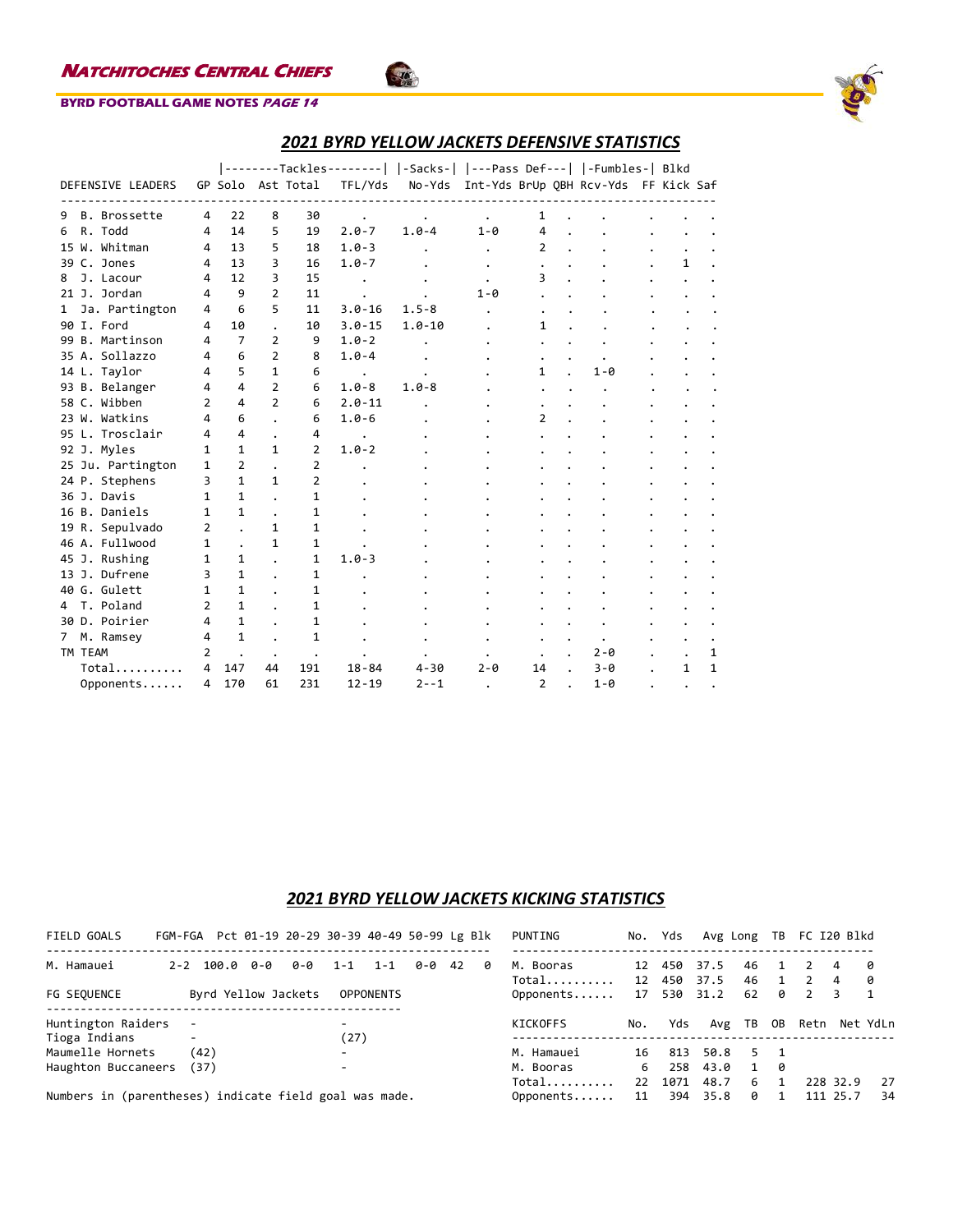### **BYRD FOOTBALL GAME NOTES PAGE 15**



### *2021 BYRD YELLOW JACKETS TEAM SUPERLATIVES*

Points Scored 43 vs. Huntington 10 vs. Maumelle First Downs 18 vs. Huntington 10 vs. Maumelle Total Yards 451 vs. Huntington 229 vs. Maumelle Total Plays 61 vs. Tioga 45 vs. Maumelle Rushing Yards 442 vs. Huntington 221 vs. Maumelle RUSHING ATTEMPTS **Attempts** 57 vs. Tioga 43 vs. Maumelle RUSHING TDS 6 vs. HUNTINGTON 2 vs. MAUMELLE Passing Yards 58 vs. Haughton 58 vs. Haughton 5 vs. Tioga Pass Attempts **Attempts** 8 vs. Haughton 2 vs. Holden 2 vs. Huntington, Maumelle PASS COMPLETIONS **FIGURE 1 VS. THREE TEAMS** 5 VS. HAUGHTON **1** vs. THREE TEAMS PASSING TDS ONE CONTROLLER TO A VEHICLE THE CONTROLLER TO A VEHICLE THE CONTROLLER ONE ONE ONE ONE ONE ONE ONE CONTROLLER Interceptions 0 vs. four teams PUNTS **1** vs. Maumelle 1 vs. Maumelle 1 vs. Huntington PUNTING AVERAGE (2 PUNTS MIN) 40.3 vs. HAUGHTON 36.6 vs. MAUMELLE Fumbles 1 vs. Huntington, Haughton 0 vs. Tioga, Maumelle FUMBLES LOST **EXECUTE:** THE LOST **1** VS. HAUGHTON **1** VS. THREE TEAMS PENALTIES 6 vs. HUNTINGTON 6 vs. HUNTINGTON 6 vs. HAUGHTON PENALTY YARDS **106 vs. TIOGA** 42 vs. HAUGHTON 42 vs. HAUGHTON

# *CATEGORY HIGH LOW*

*CATEGORY PLAYER* Rush Yards 206, Devon Strickland vs. Huntington Rush Attempts 24, Devon Strickland vs. Huntington Rush TDs 2, five players vs. four teams LONGEST RUSH 64, MITCHELL RAMSEY VS. MAUMELLE Pass Yards 58, Logan Pons vs. Haughton PASS ATTEMPTS 8. LOGAN PONS VS. HAUGHTON Pass Completions 5, Logan Pons vs. Haughton Pass TDs 0 Longest Reception 26, Tyler Nichols vs. Haughton RECEIVING YARDS 43, TYLER NICHOLS VS. HAUGHTON Receptions 2, two players vs. Haughton RECEIVING TDS 0 FIELD GOALS 1, MICHAEL HAMAUEI VS. TWO TEAMS Longest FG 42, Michael Hamauei vs. Maumelle Tackles 9, two players vs. Maumelle Tackles for loss 2, Caden Wibben vs. Haughton SACKS 1, FOUR PLAYERS VS. TWO TEAMS PASS BREAKUPS 3, RYAN TODD VS. MAUMELLE INTERCEPTIONS 1, TWO PLAYERS VS. HAUGHTON FUMBLE RECOVERIES 1, THREE PLAYERS VS. THREE TEAMS

### *BYRD INDIVIDUAL GAME HIGHS OPPONENT INDIVIDUAL GAME HIGHS*

*CATEGORY PLAYER* RUSH YARDS 78, GABE SPARKS, HUNTINGTON Rush Attempts 13, Jeremiah Caldwell, Tioga Rush TDs 1, Weston Pierce, Maumelle LONGEST RUSH 23, TWO PLAYERS, TWO TEAMS PASS YARDS 266, WESTON PIERCE, MAUMELLE PASS ATTEMPTS 31, WESTON PIERCE, MAUMELLE PASS COMPLETIONS 21, WESTON PIERCE, MAUMELLE PASS TDS 2, TWO PLAYERS, TWO TEAMS Longest Reception 57, Joshua Sewell, Haughton RECEIVING YARDS 155, RODERICK WATTS, MAUMELLE RECEPTIONS 11, RODERICK WATTS, MAUMELLE RECEIVING TDS 1, FIVE PLAYERS, THREE TEAMS Field Goals 1, Ben Doughty, Tioga Longest FG 27, Ben Doughty, Tioga TACKLES 10, NOAH WHITLEY, MAUMELLE Tackles for loss 3, Jake Pieri, Haughton SACKS 1, TWO PLAYERS, TWO TEAMS PASS BREAKUPS 1, TWO PLAYERS, TWO TEAMS Interceptions 0 FUMBLE RECOVERIES 1, TEAM, HAUGHTON

### *2021 FRIERSON FAMILY PLAYERS OF THE GAME*

| <b>HUNTINGTON</b>   | <b>TIOGA</b>             | <b>MAUMELLE</b>    | <b>HAUGHTON</b>       | <b>NATCHITOCHES CENTRAL</b> |
|---------------------|--------------------------|--------------------|-----------------------|-----------------------------|
| O: Devon Strickland | O: T. Nichols, M. Ramsey | O: Mitchell Ramsey | O: Logan Pons         |                             |
| D: Brooks Brossette | D: Ryan Todd             | D: Ryan Todd       | D: Brooks Brossette   |                             |
| S: Michael Hamaeui  | S: Devon Strickland      | S: Michael Hamauei | S: Michael Hamauei    |                             |
| PARKWAY             | <b>BENTON</b>            | <b>AIRLINE</b>     | <b>CAPTAIN SHREVE</b> | SOUTHWOOD                   |